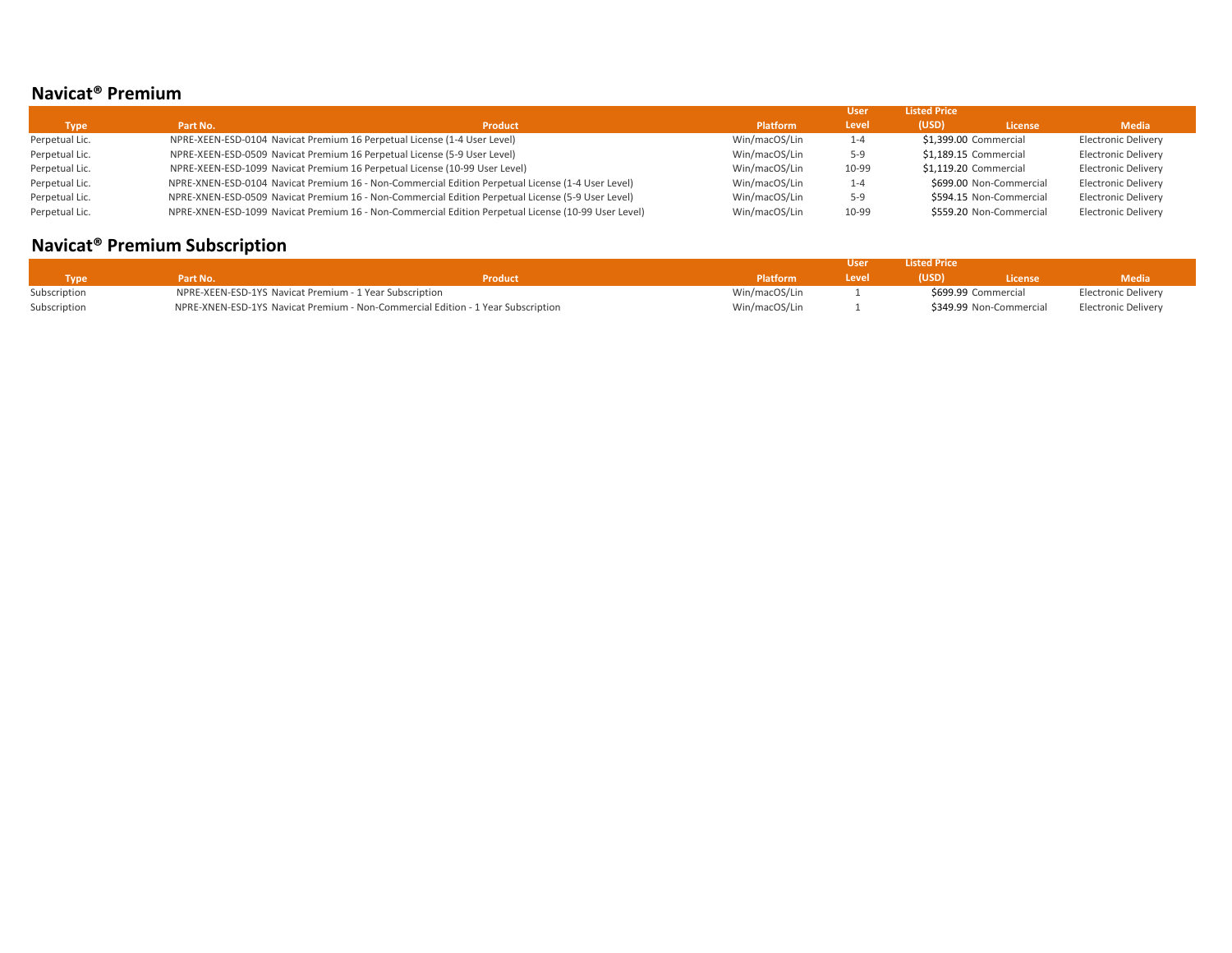## **Navicat® for MySQL**

|                |          |                                                                                                       |                 |            | <b>Listed Price</b> |                         |                            |
|----------------|----------|-------------------------------------------------------------------------------------------------------|-----------------|------------|---------------------|-------------------------|----------------------------|
| Type           | Part No. | <b>Product</b>                                                                                        | <b>Platform</b> | User Level | (USD)               | License                 | <b>Media</b>               |
| Perpetual Lic. |          | NMYS-XEEN-ESD-0104 Navicat 16 for MySQL - Enterprise Edition Perpetual License (1-4 User Level)       | Win/macOS/Lin   | $1 - 4$    |                     | \$349.00 Commercial     | <b>Electronic Delivery</b> |
| Perpetual Lic. |          | NMYS-XEEN-ESD-0509 Navicat 16 for MySQL - Enterprise Edition Perpetual License (5-9 User Level)       | Win/macOS/Lin   | $5-9$      |                     | \$296.65 Commercial     | <b>Electronic Delivery</b> |
| Perpetual Lic. |          | NMYS-XEEN-ESD-1099 Navicat 16 for MySQL - Enterprise Edition Perpetual License (10-99 User Level)     | Win/macOS/Lin   | 10-99      |                     | \$279.20 Commercial     | <b>Electronic Delivery</b> |
| Perpetual Lic. |          | NMYS-XSEN-ESD-0104 Navicat 16 for MySQL - Standard Edition Perpetual License (1-4 User Level)         | Win/macOS/Lin   | $1 - 4$    |                     | \$229.00 Commercial     | <b>Electronic Delivery</b> |
| Perpetual Lic. |          | NMYS-XSEN-ESD-0509 Navicat 16 for MySQL - Standard Edition Perpetual License (5-9 User Level)         | Win/macOS/Lin   | $5-9$      |                     | \$194.65 Commercial     | <b>Electronic Delivery</b> |
| Perpetual Lic. |          | NMYS-XSEN-ESD-1099 Navicat 16 for MySQL - Standard Edition Perpetual License (10-99 User Level)       | Win/macOS/Lin   | 10-99      |                     | \$183.20 Commercial     | <b>Electronic Delivery</b> |
| Perpetual Lic. |          | NMYS-XNEN-ESD-0104 Navicat 16 for MySQL - Non-Commercial Edition Perpetual License (1-4 User Level)   | Win/macOS/Lin   | $1 - 4$    |                     | \$139.00 Non-Commercial | <b>Electronic Delivery</b> |
| Perpetual Lic. |          | MMYS-XNEN-ESD-0509 Navicat 16 for MySQL - Non-Commercial Edition Perpetual License (5-9 User Level)   | Win/macOS/Lin   | $5-9$      |                     | \$118.15 Non-Commercial | <b>Electronic Delivery</b> |
| Perpetual Lic. |          | NMYS-XNEN-ESD-1099 Navicat 16 for MySQL - Non-Commercial Edition Perpetual License (10-99 User Level) | Win/macOS/Lin   | 10-99      |                     | \$111.20 Non-Commercial | Electronic Delivery        |

# **Navicat® for MySQL Subscription**

|              |          |                                                                                    |                 |            | <b>Listed Price</b> |                        |                     |
|--------------|----------|------------------------------------------------------------------------------------|-----------------|------------|---------------------|------------------------|---------------------|
| <b>Type</b>  | Part No. | Product                                                                            | <b>Platform</b> | User Level | (USD)               | <b>License</b>         | <b>Media</b>        |
| Subscription |          | NMYS-XEEN-ESD-1YS Navicat for MySQL - Enterprise Edition- 1 Year Subscription      | Win/macOS/Lin   |            |                     | \$179.99 Commercial    | Electronic Delivery |
| Subscription |          | NMYS-XSEN-ESD-1YS Navicat for MySQL - Standard Edition - 1 Year Subscription       | Win/macOS/Lin   |            |                     | \$119.99 Commercial    | Electronic Delivery |
| Subscription |          | NMYS-XNEN-ESD-1YS Navicat for MySQL - Non-Commerical Edition - 1 Year Subscription | Win/macOS/Lin   |            |                     | \$69.99 Non-Commercial | Electronic Delivery |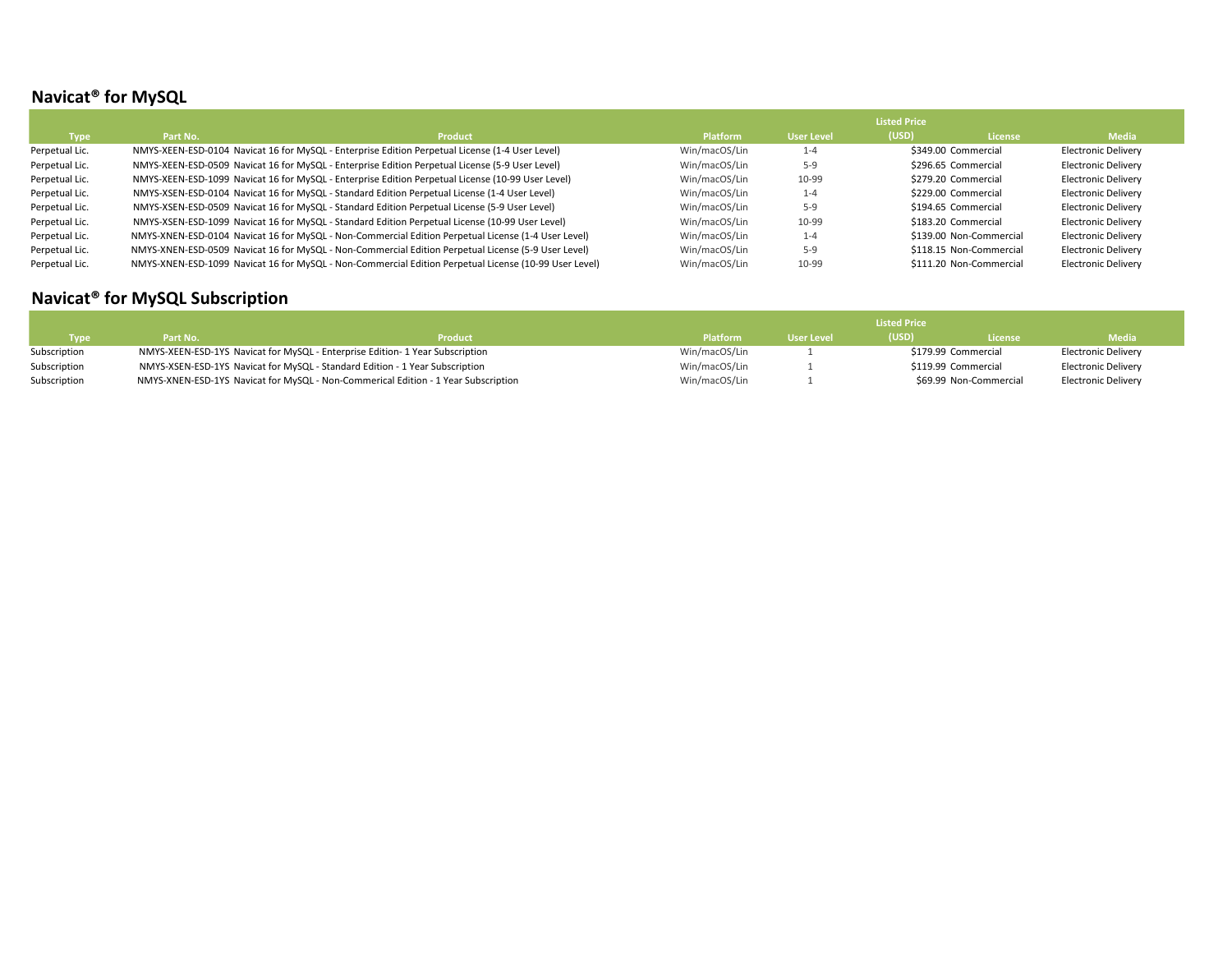#### **Navicat® for MariaDB**

|                |          |                                                                                                         | <b>Listed Price</b> |                   |       |                         |                            |  |
|----------------|----------|---------------------------------------------------------------------------------------------------------|---------------------|-------------------|-------|-------------------------|----------------------------|--|
| <b>Type</b>    | Part No. | <b>Product</b>                                                                                          | <b>Platform</b>     | <b>User Level</b> | (USD) | <b>License</b>          | <b>Media</b>               |  |
| Perpetual Lic. |          | NMAR-XEEN-ESD-0104 Navicat 16 for MariaDB - Enterprise Edition Perpetual License (1-4 User Level)       | Win/macOS/Lin       | $1 - 4$           |       | \$229.00 Commercial     | <b>Electronic Delivery</b> |  |
| Perpetual Lic. |          | NMAR-XEEN-ESD-0509 Navicat 16 for MariaDB - Enterprise Edition Perpetual License (5-9 User Level)       | Win/macOS/Lin       | $5-9$             |       | \$194.65 Commercial     | <b>Electronic Delivery</b> |  |
| Perpetual Lic. |          | NMAR-XEEN-ESD-1099 Navicat 16 for MariaDB - Enterprise Edition Perpetual License (10-99 User Level)     | Win/macOS/Lin       | 10-99             |       | \$183.20 Commercial     | <b>Electronic Delivery</b> |  |
| Perpetual Lic. |          | NMAR-XSEN-ESD-0104 Navicat 16 for MariaDB - Standard Edition Perpetual License (1-4 User Level)         | Win/macOS/Lin       | $1 - 4$           |       | \$179.00 Commercial     | <b>Electronic Delivery</b> |  |
| Perpetual Lic. |          | NMAR-XSEN-ESD-0509 Navicat 16 for MariaDB - Standard Edition Perpetual License (5-9 User Level)         | Win/macOS/Lin       | $5-9$             |       | \$152.15 Commercial     | <b>Electronic Delivery</b> |  |
| Perpetual Lic. |          | NMAR-XSEN-ESD-1099 Navicat 16 for MariaDB - Standard Edition Perpetual License (10-99 User Level)       | Win/macOS/Lin       | 10-99             |       | \$143.20 Commercial     | <b>Electronic Delivery</b> |  |
| Perpetual Lic. |          | NMAR-XNEN-ESD-0104 Navicat 16 for MariaDB - Non-Commercial Edition Perpetual License (1-4 User Level)   | Win/macOS/Lin       | $1 - 4$           |       | \$119.00 Non-Commercial | <b>Electronic Delivery</b> |  |
| Perpetual Lic. |          | MMAR-XNEN-ESD-0509 Navicat 16 for MariaDB - Non-Commercial Edition Perpetual License (5-9 User Level)   | Win/macOS/Lin       | $5-9$             |       | \$101.15 Non-Commercial | <b>Electronic Delivery</b> |  |
| Perpetual Lic. |          | NMAR-XNEN-ESD-1099 Navicat 16 for MariaDB - Non-Commercial Edition Perpetual License (10-99 User Level) | Win/macOS/Lin       | 10-99             |       | \$95.20 Non-Commercial  | <b>Electronic Delivery</b> |  |

# **Navicat® for MariaDB Subscription**

|              |          |                                                                                  |                 |            | <b>Listed Price</b> |                        |                     |
|--------------|----------|----------------------------------------------------------------------------------|-----------------|------------|---------------------|------------------------|---------------------|
| Type         | Part No. | <b>Product</b>                                                                   | <b>Platform</b> | User Level | (USD)               | <b>License</b>         | <b>Media</b>        |
| Subscription |          | NMAR-XEEN-ESD-1YS Navicat for MariaDB - Enterprise Edition - 1 Year Subscription | Win/macOS/Lin   |            |                     | \$119.99 Commercial    | Electronic Delivery |
| Subscription |          | NMAR-XSEN-ESD-1YS Navicat for MariaDB - Standard Edition - 1 Year Subscription   | Win/macOS/Lin   |            |                     | \$89.99 Commercial     | Electronic Delivery |
| Subscription |          | NMAR-XNEN-ESD-1YS Navicat for MariaDB - Non-Commercial - 1 Year Subscription     | Win/macOS/Lin   |            |                     | \$59.99 Non-Commercial | Electronic Delivery |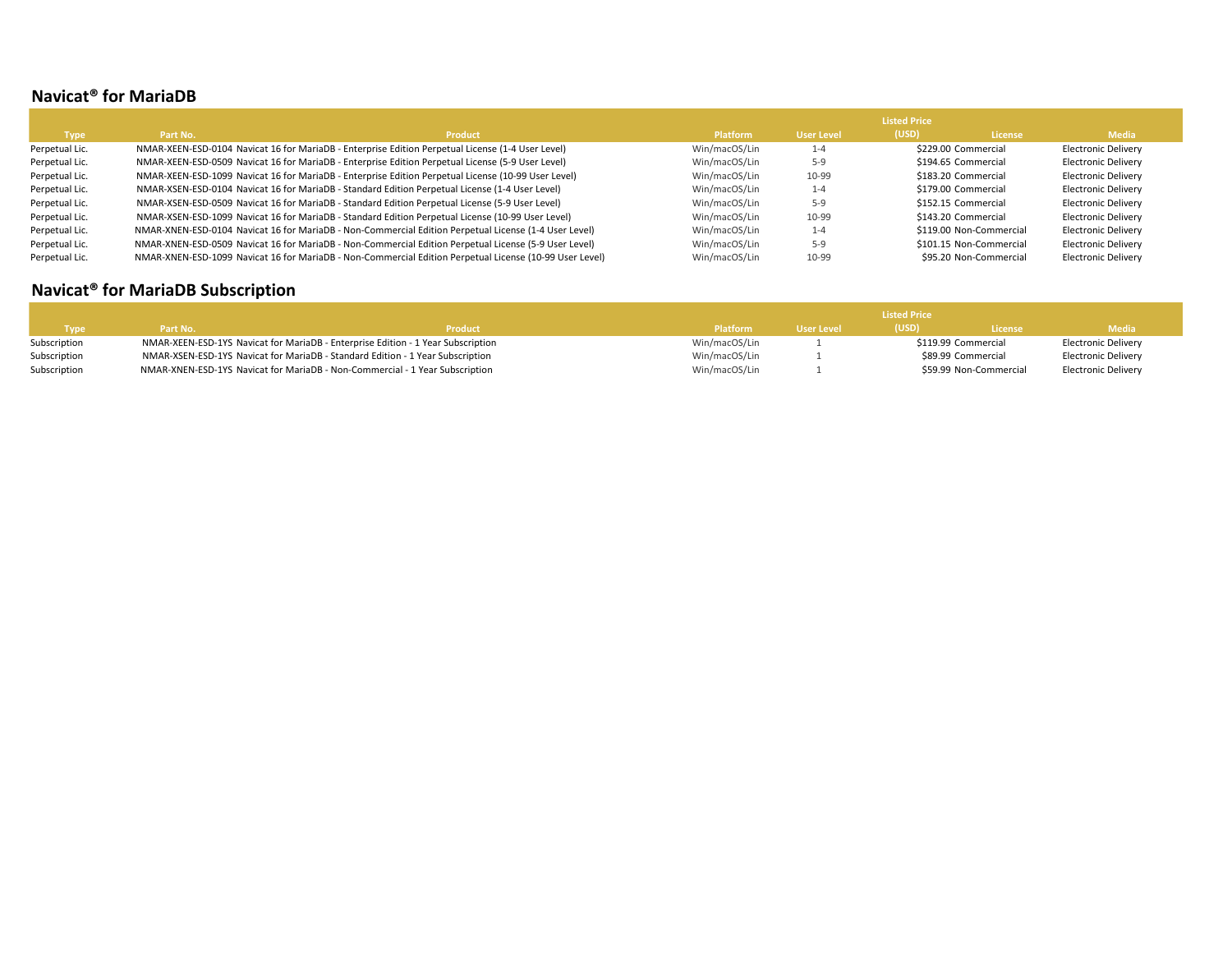## **Navicat® for SQL Server**

|                |          |                                                                                                            |                 |                   | <b>Listed Price</b> |                         |                            |
|----------------|----------|------------------------------------------------------------------------------------------------------------|-----------------|-------------------|---------------------|-------------------------|----------------------------|
| Type           | Part No. | <b>Product</b>                                                                                             | <b>Platform</b> | <b>User Level</b> | (USD)               | License                 | <b>Media</b>               |
| Perpetual Lic. |          | NMSS-XEEN-ESD-0104 Navicat 16 for SQL Server - Enterprise Edition Perpetual License (1-4 User Level)       | Win/macOS/Lin   | $1 - 4$           |                     | \$799.00 Commercial     | <b>Electronic Delivery</b> |
| Perpetual Lic. |          | NMSS-XEEN-ESD-0509 Navicat 16 for SQL Server - Enterprise Edition Perpetual License (5-9 User Level)       | Win/macOS/Lin   | $5-9$             |                     | \$679.15 Commercial     | <b>Electronic Delivery</b> |
| Perpetual Lic. |          | NMSS-XEEN-ESD-1099 Navicat 16 for SQL Server - Enterprise Edition Perpetual License (10-99 User Level)     | Win/macOS/Lin   | 10-99             |                     | \$639.20 Commercial     | <b>Electronic Delivery</b> |
| Perpetual Lic. |          | NMSS-XSEN-ESD-0104 Navicat 16 for SQL Server - Standard Edition Perpetual License (1-4 User Level)         | Win/macOS/Lin   | $1 - 4$           |                     | \$649.00 Commercial     | <b>Electronic Delivery</b> |
| Perpetual Lic. |          | NMSS-XSEN-ESD-0509 Navicat 16 for SQL Server - Standard Edition Perpetual License (5-9 User Level)         | Win/macOS/Lin   | $5-9$             |                     | \$551.65 Commercial     | <b>Electronic Delivery</b> |
| Perpetual Lic. |          | NMSS-XSEN-ESD-1099 Navicat 16 for SQL Server - Standard Edition Perpetual License (10-99 User Level)       | Win/macOS/Lin   | 10-99             |                     | \$519.20 Commercial     | <b>Electronic Delivery</b> |
| Perpetual Lic. |          | NMSS-XNEN-ESD-0104 Navicat 16 for SQL Server - Non-Commercial Edition Perpetual License (1-4 User Level)   | Win/macOS/Lin   | $1 - 4$           |                     | \$349.00 Non-Commercial | <b>Electronic Delivery</b> |
| Perpetual Lic. |          | NMSS-XNEN-ESD-0509 Navicat 16 for SQL Server - Non-Commercial Edition Perpetual License (5-9 User Level)   | Win/macOS/Lin   | $5-9$             |                     | \$296.65 Non-Commercial | <b>Electronic Delivery</b> |
| Perpetual Lic. |          | NMSS-XNEN-ESD-1099 Navicat 16 for SQL Server - Non-Commercial Edition Perpetual License (10-99 User Level) | Win/macOS/Lin   | 10-99             |                     | \$279.20 Non-Commercial | <b>Electronic Delivery</b> |

# **Navicat® for SQL Server Subscription**

|              |          |                                                                                         | <b>Listed Price</b> |                   |       |                         |                     |  |
|--------------|----------|-----------------------------------------------------------------------------------------|---------------------|-------------------|-------|-------------------------|---------------------|--|
| <b>Type</b>  | Part No. | Product                                                                                 | <b>Platform</b>     | <b>User Level</b> | (USD) | License                 | <b>Media</b>        |  |
| Subscription |          | NMSS-XEEN-ESD-1YS Navicat for SQL Server - Enterprise Edition - 1 Year Subscription     | Win/macOS/Lin       |                   |       | \$399.99 Commercial     | Electronic Delivery |  |
| Subscription |          | NMSS-XSEN-ESD-1YS Navicat for SQL Server - Standard Edition - 1 Year Subscription       | Win/macOS/Lin       |                   |       | \$329.99 Commercial     | Electronic Delivery |  |
| Subscription |          | NMSS-XNEN-ESD-1YS Navicat for SQL Server - Non-Commercial Edition - 1 Year Subscription | Win/macOS/Lin       |                   |       | \$179.99 Non-Commercial | Electronic Delivery |  |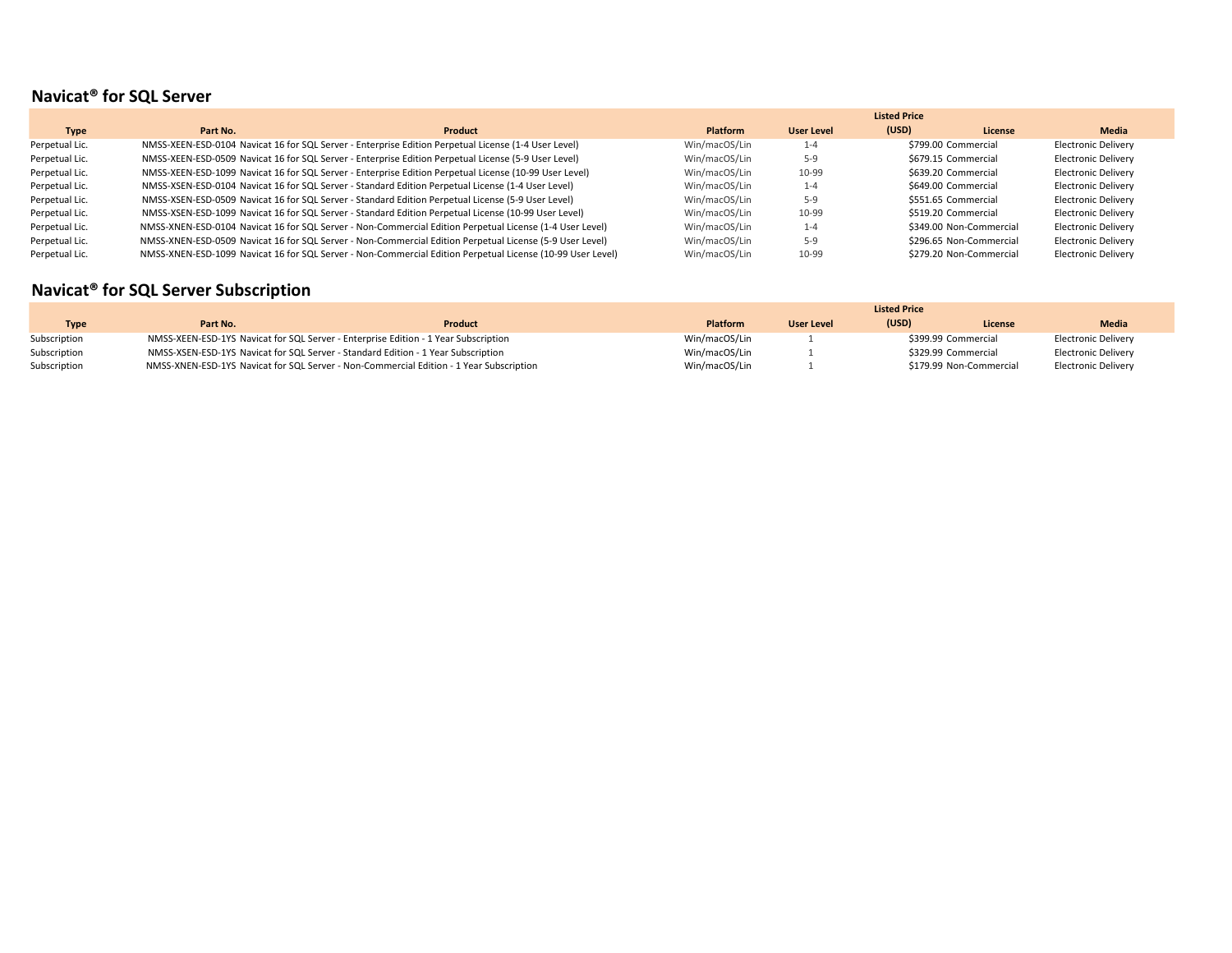#### **Navicat® for Oracle**

|                |          |                                                                                                        |                 |            | <b>Listed Price</b> |                         |                            |
|----------------|----------|--------------------------------------------------------------------------------------------------------|-----------------|------------|---------------------|-------------------------|----------------------------|
| <b>Type</b>    | Part No. | <b>Product</b>                                                                                         | <b>Platform</b> | User Level | (USD)               | <b>License</b>          | <b>Media</b>               |
| Perpetual Lic. |          | NORA-XEEN-ESD-0104 Navicat 16 for Oracle - Enterprise Edition Perpetual License (1-4 User Level)       | Win/macOS/Lin   | $1 - 4$    |                     | \$799.00 Commercial     | Electronic Delivery        |
| Perpetual Lic. |          | NORA-XEEN-ESD-0509 Navicat 16 for Oracle - Enterprise Edition Perpetual License (5-9 User Level)       | Win/macOS/Lin   | 5-9        |                     | \$679.15 Commercial     | Electronic Delivery        |
| Perpetual Lic. |          | NORA-XEEN-ESD-1099 Navicat 16 for Oracle - Enterprise Edition Perpetual License (10-99 User Level)     | Win/macOS/Lin   | 10-99      |                     | \$639.20 Commercial     | <b>Electronic Delivery</b> |
| Perpetual Lic. |          | NORA-XSEN-ESD-0104 Navicat 16 for Oracle - Standard Edition Perpetual License (1-4 User Level)         | Win/macOS/Lin   | $1 - 4$    |                     | \$649.00 Commercial     | Electronic Delivery        |
| Perpetual Lic. |          | NORA-XSEN-ESD-0509 Navicat 16 for Oracle - Standard Edition Perpetual License (5-9 User Level)         | Win/macOS/Lin   | $5-9$      |                     | \$551.65 Commercial     | <b>Electronic Delivery</b> |
| Perpetual Lic. |          | NORA-XSEN-ESD-1099 Navicat 16 for Oracle - Standard Edition Perpetual License (10-99 User Level)       | Win/macOS/Lin   | 10-99      |                     | \$519.20 Commercial     | Electronic Delivery        |
| Perpetual Lic. |          | NORA-XNEN-ESD-0104 Navicat 16 for Oracle - Non-Commercial Edition Perpetual License (1-4 User Level)   | Win/macOS/Lin   | $1 - 4$    |                     | \$349.00 Non-Commercial | <b>Electronic Delivery</b> |
| Perpetual Lic. |          | NORA-XNEN-ESD-0509 Navicat 16 for Oracle - Non-Commercial Edition Perpetual License (5-9 User Level)   | Win/macOS/Lin   | 5-9        |                     | \$296.65 Non-Commercial | <b>Electronic Delivery</b> |
| Perpetual Lic. |          | NORA-XNEN-ESD-1099 Navicat 16 for Oracle - Non-Commercial Edition Perpetual License (10-99 User Level) | Win/macOS/Lin   | 10-99      |                     | \$279.20 Non-Commercial | <b>Electronic Delivery</b> |

## **Navicat® for Oracle Subscription**

|              |                                                                                 |                                                                                     | <b>Listed Price</b> |                   |                     |                         |                            |  |  |
|--------------|---------------------------------------------------------------------------------|-------------------------------------------------------------------------------------|---------------------|-------------------|---------------------|-------------------------|----------------------------|--|--|
| <b>Type</b>  | Part No.                                                                        | <b>Product</b>                                                                      | <b>Platform</b>     | <b>User Level</b> | (USD)               | <b>License</b>          | <b>Media</b>               |  |  |
| Subscription | NORA-XEEN-ESD-1YS Navicat for Oracle - Enterprise Edition - 1 Year Subscription |                                                                                     | Win/macOS/Lin       |                   | \$399.99 Commercial |                         | Electronic Delivery        |  |  |
| Subscription | NORA-XSEN-ESD-1YS Navicat for Oracle - Standard Edition - 1 Year Subscription   |                                                                                     | Win/macOS/Lin       |                   | \$329.99 Commercial |                         | Electronic Delivery        |  |  |
| Subscription |                                                                                 | NORA-XNEN-ESD-1YS Navicat for Oracle - Non-Commercial Edition - 1 Year Subscription | Win/macOS/Lin       |                   |                     | \$179.99 Non-Commercial | <b>Electronic Delivery</b> |  |  |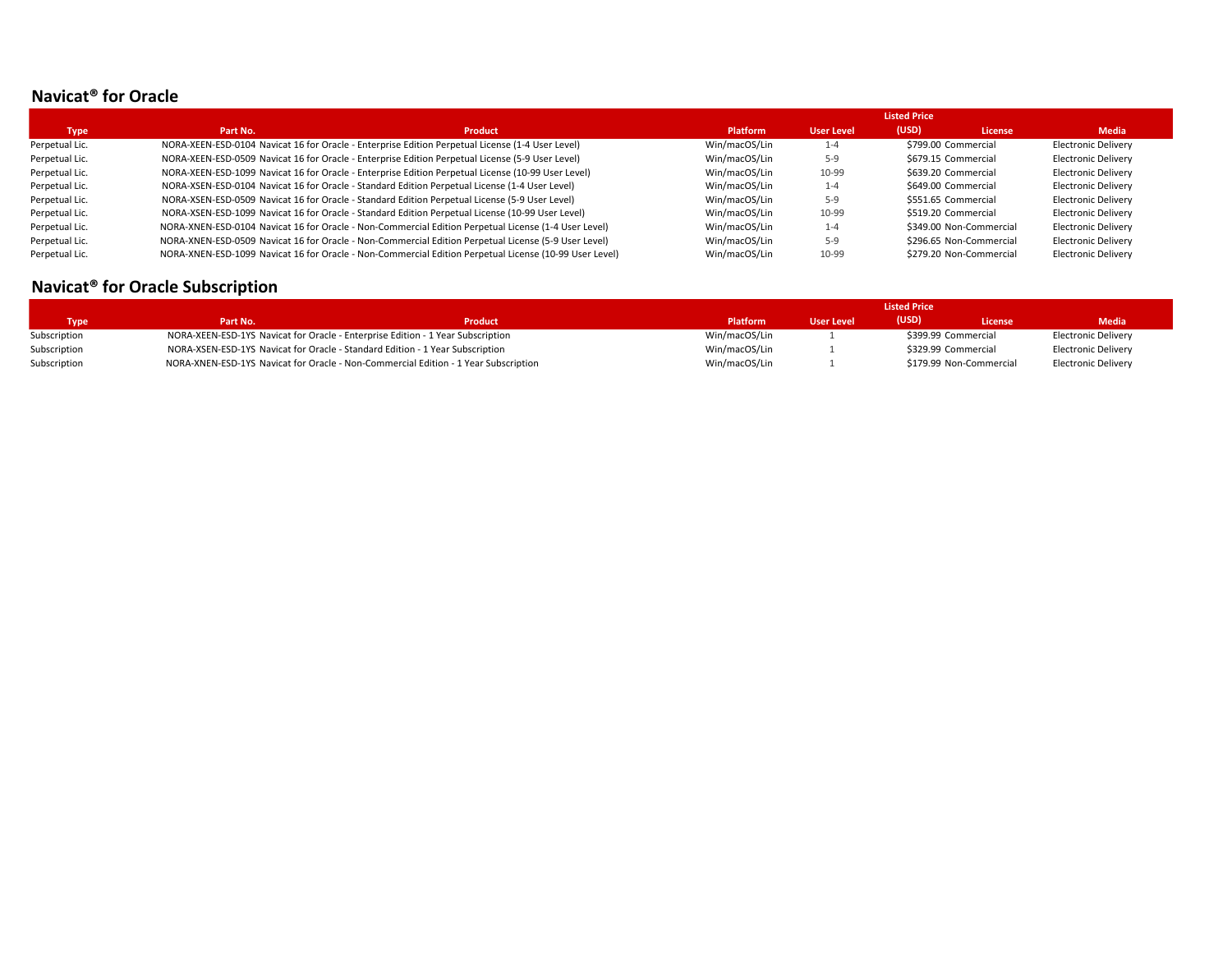# **Navicat® for PostgreSQL**

|                |          |                                                                                                            |                 |                   | <b>Listed Price</b> |                         |                            |
|----------------|----------|------------------------------------------------------------------------------------------------------------|-----------------|-------------------|---------------------|-------------------------|----------------------------|
| <b>Type</b>    | Part No. | <b>Product</b>                                                                                             | <b>Platform</b> | <b>User Level</b> | (USD)               | License                 | <b>Media</b>               |
| Perpetual Lic. |          | NPOS-XEEN-ESD-0104 Navicat 16 for PostgreSQL - Enterprise Edition Perpetual License (1-4 User Level)       | Win/macOS/Lin   | $1 - 4$           |                     | \$349.00 Commercial     | <b>Electronic Delivery</b> |
| Perpetual Lic. |          | NPOS-XEEN-ESD-0509 Navicat 16 for PostgreSQL - Enterprise Edition Perpetual License (5-9 User Level)       | Win/macOS/Lin   | 5-9               |                     | \$296.65 Commercial     | <b>Electronic Delivery</b> |
| Perpetual Lic. |          | NPOS-XEEN-ESD-1099 Navicat 16 for PostgreSQL - Enterprise Edition Perpetual License (10-99 User Level)     | Win/macOS/Lin   | 10-99             |                     | \$279.20 Commercial     | <b>Electronic Delivery</b> |
| Perpetual Lic. |          | NPOS-XSEN-ESD-0104 Navicat 16 for PostgreSQL - Standard Edition Perpetual License (1-4 User Level)         | Win/macOS/Lin   | $1 - 4$           |                     | \$229.00 Commercial     | <b>Electronic Delivery</b> |
| Perpetual Lic. |          | NPOS-XSEN-ESD-0509 Navicat 16 for PostgreSQL - Standard Edition Perpetual License (5-9 User Level)         | Win/macOS/Lin   | 5-9               |                     | \$194.65 Commercial     | <b>Electronic Delivery</b> |
| Perpetual Lic. |          | NPOS-XSEN-ESD-1099 Navicat 16 for PostgreSQL - Standard Edition Perpetual License (10-99 User Level)       | Win/macOS/Lin   | 10-99             |                     | \$183.20 Commercial     | <b>Electronic Delivery</b> |
| Perpetual Lic. |          | NPOS-XNEN-ESD-0104 Navicat 16 for PostgreSQL - Non-Commercial Edition Perpetual License (1-4 User Level)   | Win/macOS/Lin   | $1 - 4$           |                     | \$139.00 Non-Commercial | <b>Electronic Delivery</b> |
| Perpetual Lic. |          | NPOS-XNEN-ESD-0509 Navicat 16 for PostgreSQL - Non-Commercial Edition Perpetual License (5-9 User Level)   | Win/macOS/Lin   | $5-9$             |                     | \$118.15 Non-Commercial | <b>Electronic Delivery</b> |
| Perpetual Lic. |          | NPOS-XNEN-ESD-1099 Navicat 16 for PostgreSQL - Non-Commercial Edition Perpetual License (10-99 User Level) | Win/macOS/Lin   | 10-99             |                     | \$111.20 Non-Commercial | <b>Electronic Delivery</b> |

## **Navicat® for PostgreSQL Subscription**

|              |                                                                                        |                |                 | <b>Listed Price</b> |                     |                        |                     |  |  |
|--------------|----------------------------------------------------------------------------------------|----------------|-----------------|---------------------|---------------------|------------------------|---------------------|--|--|
| Type         | Part No.                                                                               | <b>Product</b> | <b>Platform</b> | <b>User Level</b>   | (USD)               | License                | <b>Media</b>        |  |  |
| Subscription | NPOS-EEN-ESD-1YS Navicat for PostgreSQL - Enterprise Edition - 1 Year Subscription     |                | Win/macOS/Lin   |                     | \$179.99 Commercial |                        | Electronic Delivery |  |  |
| Subscription | NPOS-SEN-ESD-1YS Navicat for PostgreSQL - Standard Edition - 1 Year Subscription       |                | Win/macOS/Lin   |                     |                     | \$119.99 Commercial    | Electronic Delivery |  |  |
| Subscription | NPOS-NEN-ESD-1YS Navicat for PostgreSQL - Non-Commercial Edition - 1 Year Subscription |                | Win/macOS/Lin   |                     |                     | \$69.99 Non-Commercial | Electronic Delivery |  |  |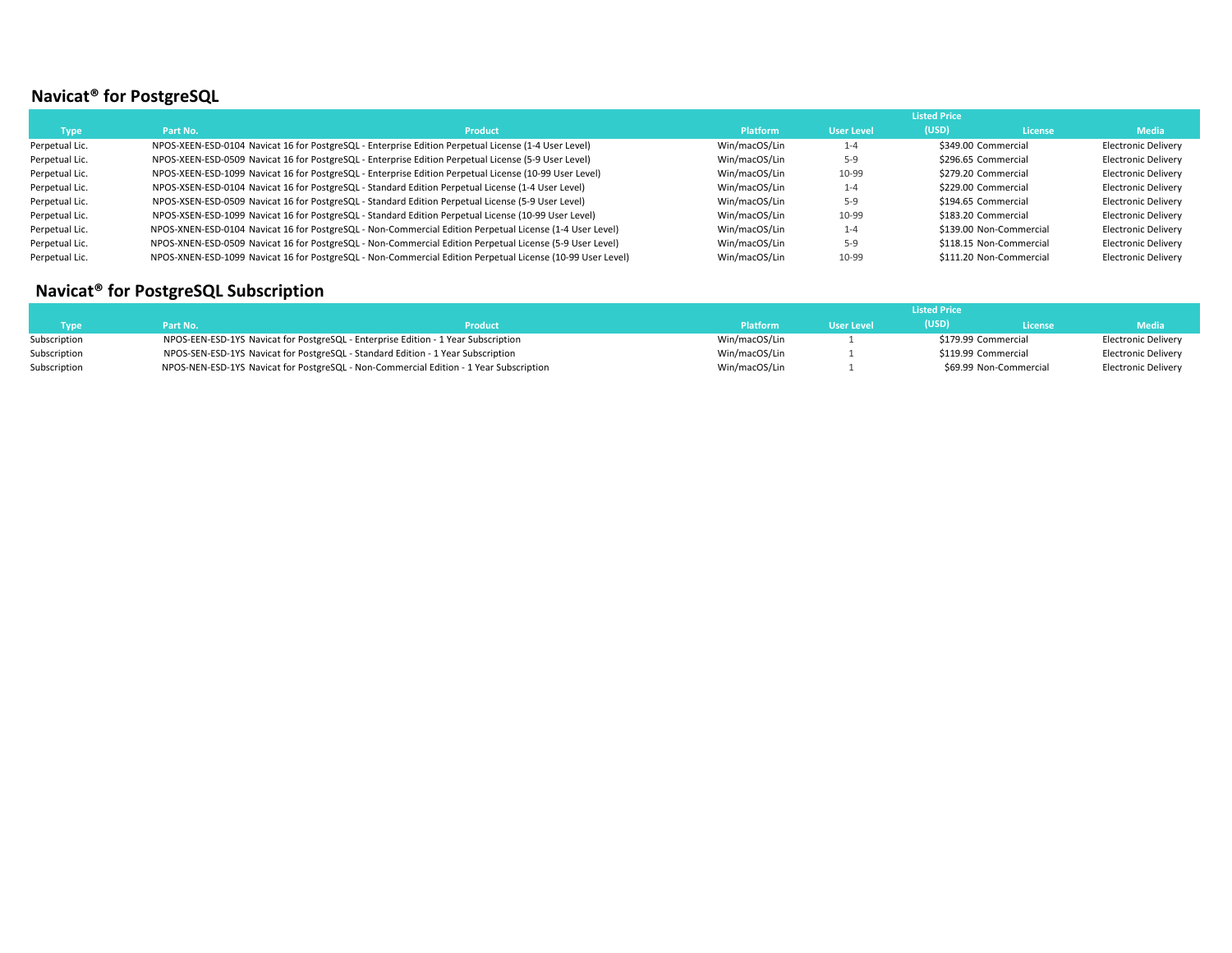## **Navicat® for SQLite**

|                |          |                                                                                                        |                 |                   | <b>Listed Price</b> |                         |                            |
|----------------|----------|--------------------------------------------------------------------------------------------------------|-----------------|-------------------|---------------------|-------------------------|----------------------------|
| <b>Type</b>    | Part No. | <b>Product</b>                                                                                         | <b>Platform</b> | <b>User Level</b> | (USD)               | License                 | Media                      |
| Perpetual Lic. |          | NSQL-XEEN-ESD-0104 Navicat 16 for SQLite - Enterprise Edition Perpetual License (1-4 User Level)       | Win/macOS/Lin   | $1 - 4$           |                     | \$229.00 Commercial     | <b>Electronic Delivery</b> |
| Perpetual Lic. |          | NSQL-XEEN-ESD-0509 Navicat 16 for SQLite - Enterprise Edition Perpetual License (5-9 User Level)       | Win/macOS/Lin   | $5-9$             |                     | \$194.65 Commercial     | <b>Electronic Delivery</b> |
| Perpetual Lic. |          | NSQL-XEEN-ESD-1099 Navicat 16 for SQLite - Enterprise Edition Perpetual License (10-99 User Level)     | Win/macOS/Lin   | 10-99             |                     | \$183.20 Commercial     | <b>Electronic Delivery</b> |
| Perpetual Lic. |          | NSQL-XSEN-ESD-0104 Navicat 16 for SQLite - Standard Edition Perpetual License (1-4 User Level)         | Win/macOS/Lin   | $1 - 4$           |                     | \$179.00 Commercial     | <b>Electronic Delivery</b> |
| Perpetual Lic. |          | NSQL-XSEN-ESD-0509 Navicat 16 for SQLite - Standard Edition Perpetual License (5-9 User Level)         | Win/macOS/Lin   | 5-9               |                     | \$152.15 Commercial     | <b>Electronic Delivery</b> |
| Perpetual Lic. |          | NSQL-XSEN-ESD-1099 Navicat 16 for SQLite - Standard Edition Perpetual License (10-99 User Level)       | Win/macOS/Lin   | 10-99             |                     | \$143.20 Commercial     | <b>Electronic Delivery</b> |
| Perpetual Lic. |          | NSQL-XNEN-ESD-0104 Navicat 16 for SQLite - Non-Commercial Edition Perpetual License (1-4 User Level)   | Win/macOS/Lin   | $1 - 4$           |                     | \$119.00 Non-Commercial | <b>Electronic Delivery</b> |
| Perpetual Lic. |          | NSQL-XNEN-ESD-0509 Navicat 16 for SQLite - Non-Commercial Edition Perpetual License (5-9 User Level)   | Win/macOS/Lin   | 5-9               |                     | \$101.15 Non-Commercial | <b>Electronic Delivery</b> |
| Perpetual Lic. |          | NSQL-XNEN-ESD-1099 Navicat 16 for SQLite - Non-Commercial Edition Perpetual License (10-99 User Level) | Win/macOS/Lin   | 10-99             |                     | \$95.20 Non-Commercial  | <b>Electronic Delivery</b> |

#### **Navicat® for SQLite Subscription**

|              |          |                                                                                     | <b>Listed Price</b> |                   |       |                        |                            |
|--------------|----------|-------------------------------------------------------------------------------------|---------------------|-------------------|-------|------------------------|----------------------------|
| <b>Type</b>  | Part No. | Product                                                                             | <b>Platform</b>     | <b>User Level</b> | (USD) | <b>License</b>         | Media                      |
| Subscription |          | NSQL-XEEN-ESD-1YS Navicat for SQLite - Enterprise Edition - 1 Year Subscription     | Win/macOS/Lin       |                   |       | \$119.99 Commercial    | Electronic Delivery        |
| Subscription |          | NSQL-XSEN-ESD-1YS Navicat for SQLite - Standard Edition - 1 Year Subscription       | Win/macOS/Lin       |                   |       | \$89.99 Commercial     | <b>Electronic Delivery</b> |
| Subscription |          | NSQL-XNEN-ESD-1YS Navicat for SQLite - Non-Commercial Edition - 1 Year Subscription | Win/macOS/Lin       |                   |       | \$59.99 Non-Commercial | <b>Electronic Delivery</b> |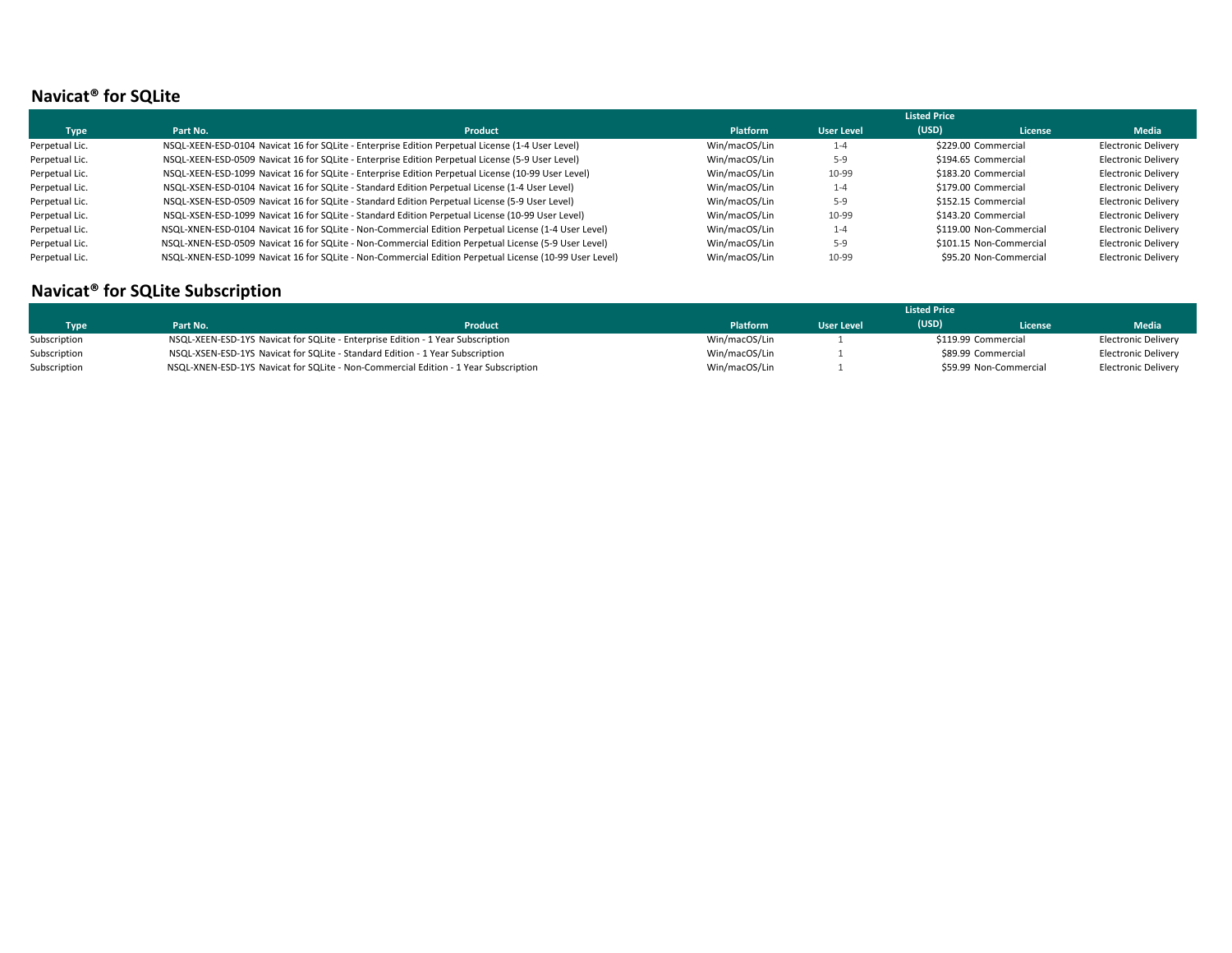# **Navicat® for MongoDB**

|                |          |                                                                                                         |                 |            | <b>Listed Price</b> |                         |                            |
|----------------|----------|---------------------------------------------------------------------------------------------------------|-----------------|------------|---------------------|-------------------------|----------------------------|
| <b>Type</b>    | Part No. | <b>Product</b>                                                                                          | <b>Platform</b> | User Level | (USD)               | <b>License</b>          | <b>Media</b>               |
| Perpetual Lic. |          | NMGO-XEEN-ESD-0104 Navicat 16 for MongoDB - Enterprise Edition Perpetual License (1-4 User Level)       | Win/macOS/Lin   | $1 - 4$    |                     | \$349.00 Commercial     | <b>Electronic Delivery</b> |
| Perpetual Lic. |          | NMGO-XEEN-ESD-0509 Navicat 16 for MongoDB - Enterprise Edition Perpetual License (5-9 User Level)       | Win/macOS/Lin   | $5-9$      |                     | \$296.65 Commercial     | <b>Electronic Delivery</b> |
| Perpetual Lic. |          | NMGO-XEEN-ESD-1099 Navicat 16 for MongoDB - Enterprise Edition Perpetual License (10-99 User Level)     | Win/macOS/Lin   | 10-99      |                     | \$279.20 Commercial     | <b>Electronic Delivery</b> |
| Perpetual Lic. |          | NMGO-XNEN-ESD-0104 Navicat 16 for MongoDB - Non-Commercial Edition Perpetual License (1-4 User Level)   | Win/macOS/Lin   | $1 - 4$    |                     | \$139.00 Non-Commercial | <b>Electronic Delivery</b> |
| Perpetual Lic. |          | NMGO-XNEN-ESD-0509 Navicat 16 for MongoDB - Non-Commercial Edition Perpetual License (5-9 User Level)   | Win/macOS/Lin   | $5-9$      |                     | \$118.15 Non-Commercial | <b>Electronic Delivery</b> |
| Perpetual Lic. |          | NMGO-XNEN-ESD-1099 Navicat 16 for MongoDB - Non-Commercial Edition Perpetual License (10-99 User Level) | Win/macOS/Lin   | 10-99      |                     | \$111.20 Non-Commercial | <b>Electronic Delivery</b> |

# **Navicat® for MongoDB Subscription**

|              |          |                                                                                      | <b>Listed Price</b> |                   |       |                        |                     |  |
|--------------|----------|--------------------------------------------------------------------------------------|---------------------|-------------------|-------|------------------------|---------------------|--|
| <b>Type</b>  | Part No. | <b>Product</b>                                                                       | <b>Platform</b>     | <b>User Level</b> | (USD) | License                | Media               |  |
| Subscription |          | NMGO-XEEN-ESD-1YS Navicat for MongoDB - Enterprise Edition - 1 Year Subscription     | Win/macOS/Lin       |                   |       | \$179.99 Commercial    | Electronic Delivery |  |
| Subscription |          | NMGO-XNEN-ESD-1YS Navicat for MongoDB - Non-Commercial Edition - 1 Year Subscription | Win/macOS/Lin       |                   |       | \$69.99 Non-Commercial | Electronic Delivery |  |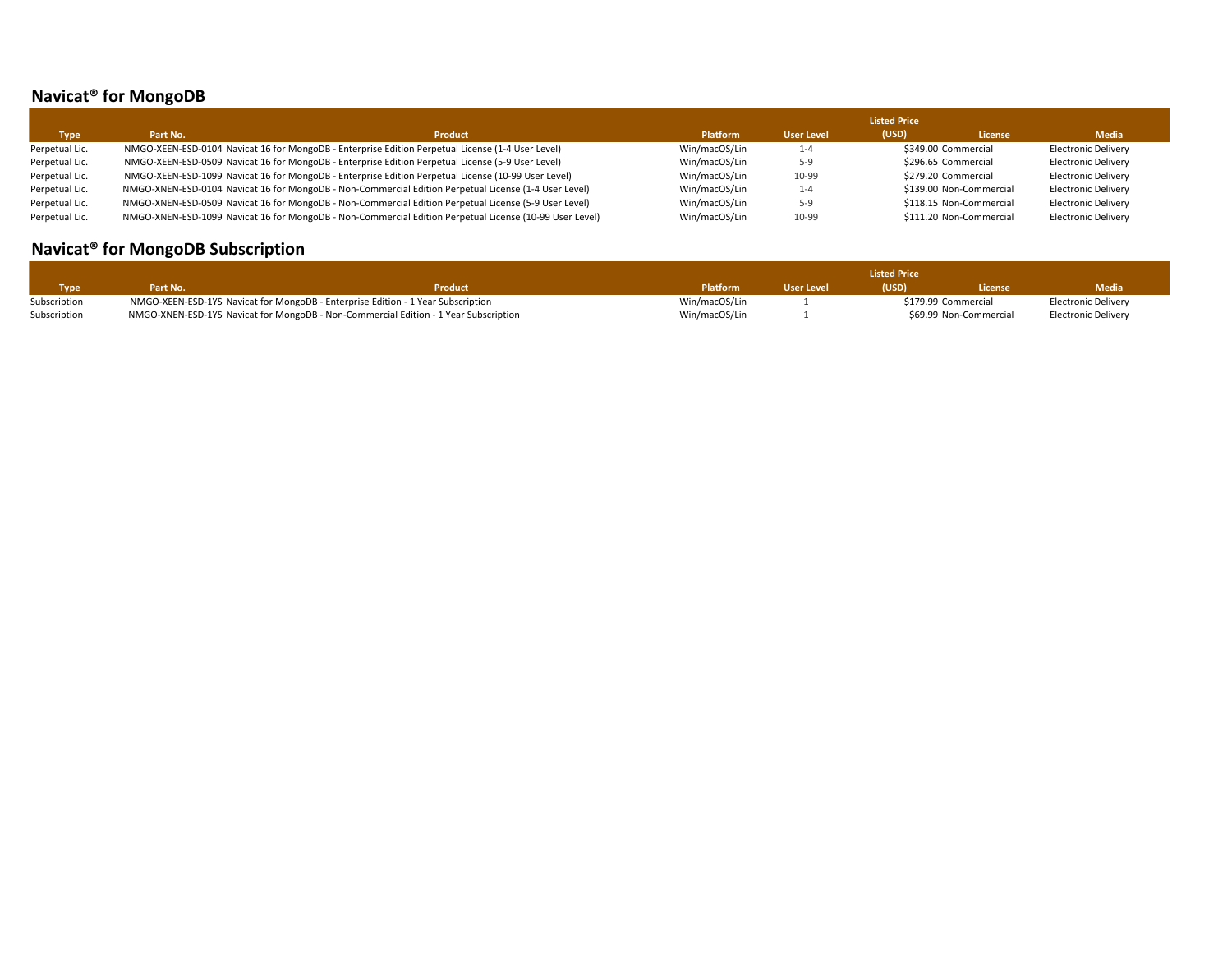#### **Navicat® Data Modeler**

|                |          |                                                                                                         |                 | <b>User</b> | <b>Listed Price</b> |                         |                            |
|----------------|----------|---------------------------------------------------------------------------------------------------------|-----------------|-------------|---------------------|-------------------------|----------------------------|
| <b>Type</b>    | Part No. | <b>Product</b>                                                                                          | <b>Platform</b> | Level       | (USD)               | License                 | Media                      |
| Perpetual Lic. |          | NMOD-XEEN-ESD-0104 Navicat Data Modeler 3 Perpetual License (1-4 User Level)                            | Win/macOS/Lin   | 1-4         |                     | \$459.00 Commercial     | Electronic Delivery        |
| Perpetual Lic. |          | NMOD-XEEN-ESD-0509 Navicat Data Modeler 3 Perpetual License (5-9 User Level)                            | Win/macOS/Lin   | $5-9$       |                     | \$390.15 Commercial     | Electronic Delivery        |
| Perpetual Lic. |          | NMOD-XEEN-ESD-1099 Navicat Data Modeler 3 Perpetual License (10-99 User Level)                          | Win/macOS/Lin   | 10-99       |                     | \$367.20 Commercial     | <b>Electronic Delivery</b> |
| Perpetual Lic. |          | NMOD-WNEN-ESD-0104 Navicat Data Modeler 3 - Non-Commercial Edition Perpetual License (1-4 User Level)   | Win/macOS/Lin   | $1 - 4$     |                     | \$249.00 Non-Commercial | <b>Electronic Delivery</b> |
| Perpetual Lic. |          | NMOD-WNEN-ESD-0509 Navicat Data Modeler 3 - Non-Commercial Edition Perpetual License (5-9 User Level)   | Win/macOS/Lin   | $5-9$       |                     | \$211.65 Non-Commercial | <b>Electronic Delivery</b> |
| Perpetual Lic. |          | NMOD-WNEN-ESD-1099 Navicat Data Modeler 3 - Non-Commercial Edition Perpetual License (10-99 User Level) | Win/macOS/Lin   | 10-99       |                     | \$199.20 Non-Commercial | <b>Electronic Delivery</b> |

# **Navicat® Data Modeler Subscription**

|              |          |                                                                             |                 | User  | <b>Listed Price</b> |                         |                     |
|--------------|----------|-----------------------------------------------------------------------------|-----------------|-------|---------------------|-------------------------|---------------------|
| Type         | Part No. | <b>Product</b>                                                              | <b>Platform</b> | Level | (USD)               | <b>License</b>          | Media               |
| Subscription |          | NMOD-XEEN-ESD-1YS Navicat Data Modeler - 1 Year Subscription                | Win/macOS/Lin   |       |                     | \$229.99 Commercial     | Electronic Delivery |
| Subscription |          | NMOD-XNEN-ESD-1YS Navicat Data Modeler Non-Commercial - 1 Year Subscription | Win/macOS/Lin   |       |                     | \$129.99 Non-Commercial | Electronic Delivery |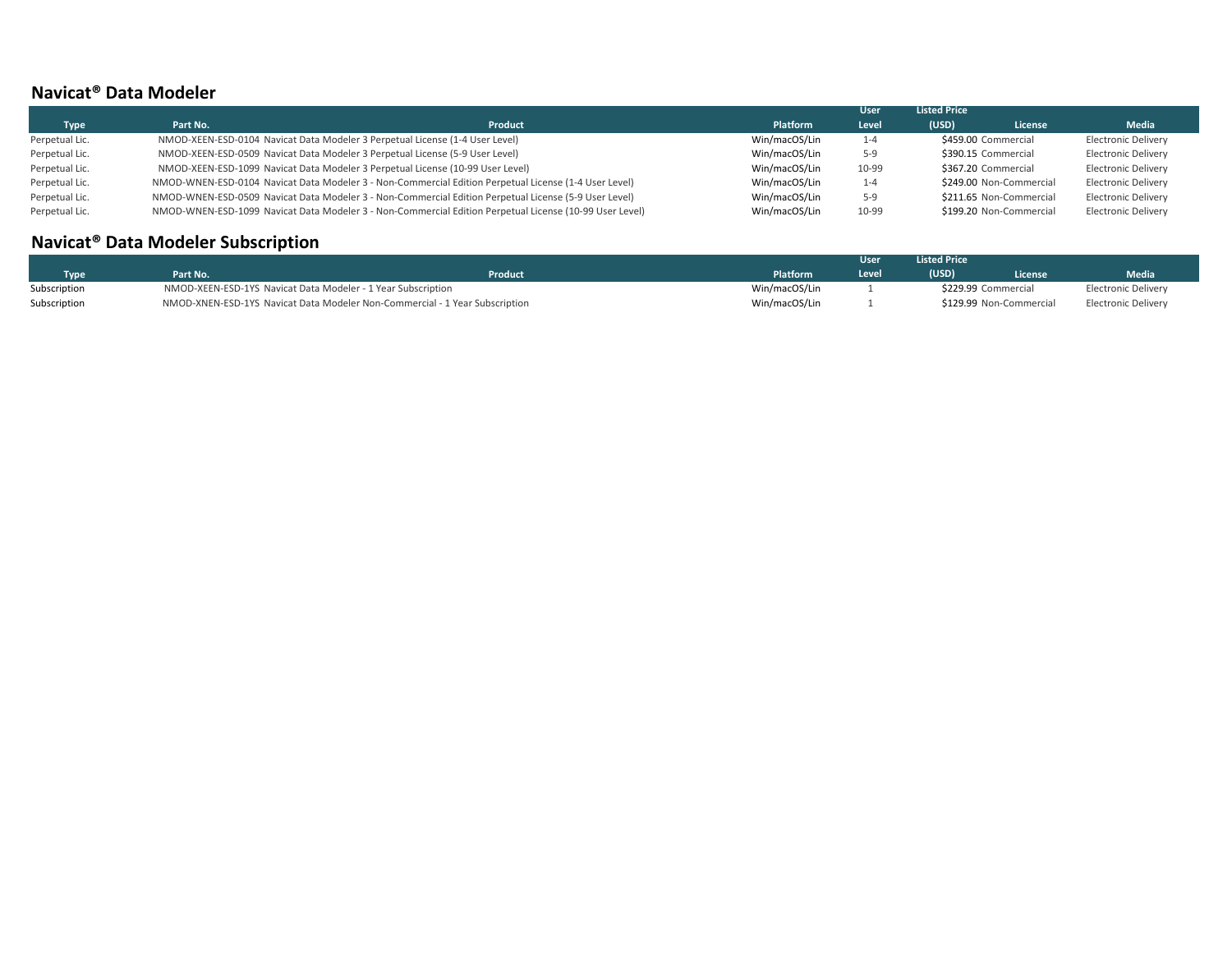#### **Navicat® Charts Creator**

|                |                                                                                                   |                |                 | <b>User</b> | <b>Listed Price</b> |                         |                            |
|----------------|---------------------------------------------------------------------------------------------------|----------------|-----------------|-------------|---------------------|-------------------------|----------------------------|
| Type Type      | Part No.                                                                                          | <b>Product</b> | <b>Platform</b> | Level       | (USD)               | <b>License</b>          | <b>Media</b>               |
| Perpetual Lic. | NCCT-XEEN-ESD-0104 Navicat Charts Creator 1 Perpetual License (1-4 User Level)                    |                | Win/macOS/Lin   | $1-4$       | \$219.00 Commercial |                         | <b>Electronic Delivery</b> |
| Perpetual Lic. | NCCT-XEEN-ESD-0509 Navicat Charts Creator 1 Perpetual License (5-9 User Level)                    |                | Win/macOS/Lin   | $5-9$       | \$186.15 Commercial |                         | <b>Electronic Delivery</b> |
| Perpetual Lic. | NCCT-XEEN-ESD-1099 Navicat Charts Creator 1 Perpetual License (10-99 User Level)                  |                | Win/macOS/Lin   | 10-99       | \$175.20 Commercial |                         | <b>Electronic Delivery</b> |
| Perpetual Lic. | NCCT-XNEN-ESD-0104 Navicat Charts Creator 1 - Non-Commercial Perpetual License (1-4 User Level)   |                | Win/macOS/Lin   | $1-4$       |                     | \$119.00 Non-Commercial | <b>Electronic Delivery</b> |
| Perpetual Lic. | NCCT-XNEN-ESD-0509 Navicat Charts Creator 1 - Non-Commercial Perpetual License (5-9 User Level)   |                | Win/macOS/Lin   | $5-9$       |                     | \$101.15 Non-Commercial | <b>Electronic Delivery</b> |
| Perpetual Lic. | NCCT-XNEN-ESD-1099 Navicat Charts Creator 1 - Non-Commercial Perpetual License (10-99 User Level) |                | Win/macOS/Lin   | 10-99       |                     | \$95.20 Non-Commercial  | <b>Electronic Delivery</b> |

# **Navicat® Charts Creator Subscription**

|              |                                                                |                                                                                         |                 | User  | <b>Listed Price</b> |                        |                            |
|--------------|----------------------------------------------------------------|-----------------------------------------------------------------------------------------|-----------------|-------|---------------------|------------------------|----------------------------|
| Tvpe         | 'art No.                                                       | Product                                                                                 | <b>Platform</b> | Level | (USD)               | License                | Media                      |
| Subscription | NCCT-XEEN-ESD-1YS Navicat Charts Creator - 1 Year Subscription |                                                                                         | Win/macOS/Lin   |       |                     | \$109.99 Commercial    | <b>Electronic Delivery</b> |
| Subscription |                                                                | NCCT-XNEN-ESD-1YS Navicat Charts Creator - Non-Commercial Edition - 1 Year Subscription | Win/macOS/Lin   |       |                     | \$59.99 Non-Commercial | <b>Electronic Delivery</b> |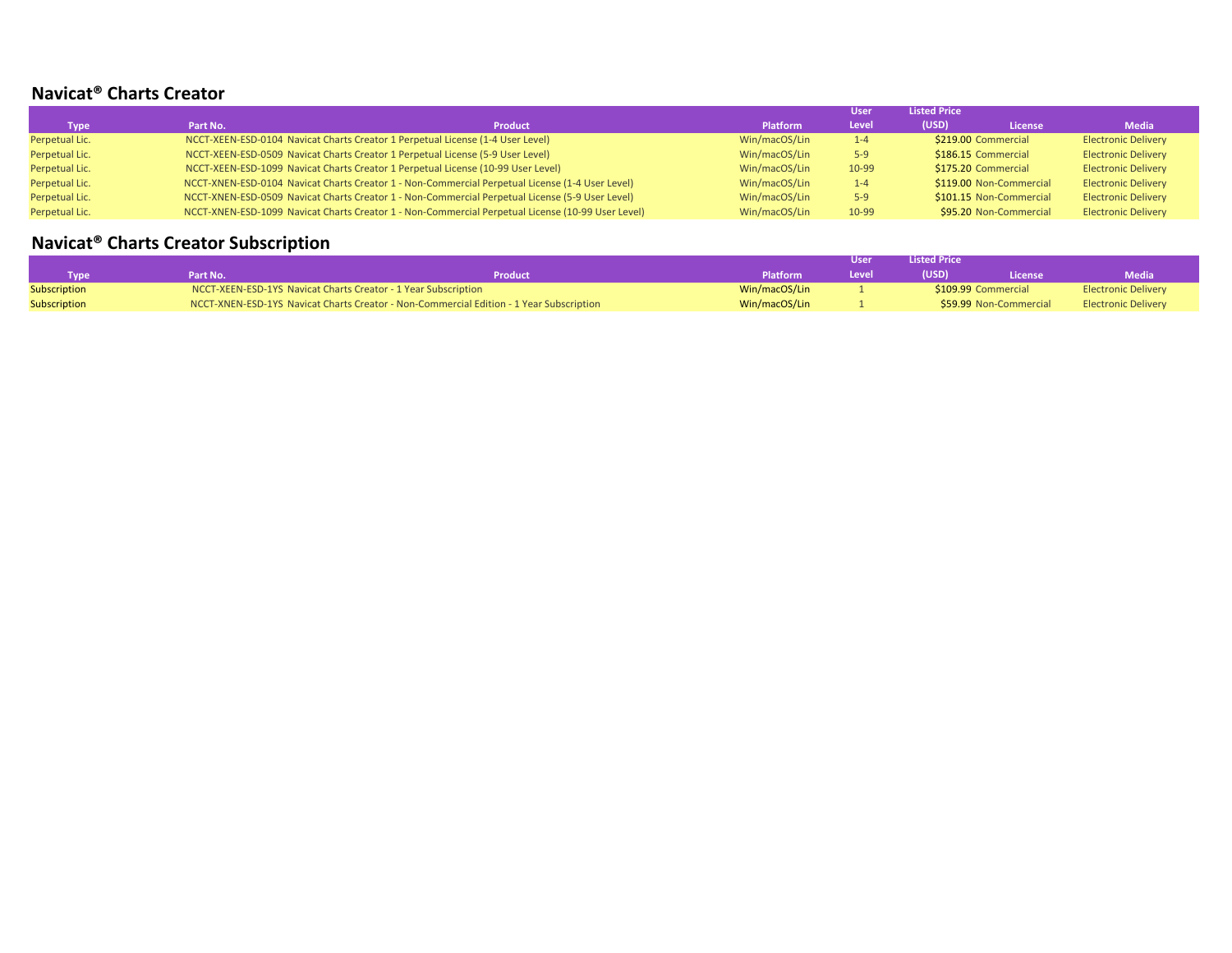## **Navicat® Charts Viewer**

|                |          |                                                                                                  |                 |         | <b>Listed Price</b> |                        |                            |
|----------------|----------|--------------------------------------------------------------------------------------------------|-----------------|---------|---------------------|------------------------|----------------------------|
| <b>Type</b>    | Part No. | <b>Product</b>                                                                                   | <b>Platform</b> | Level   | (USD)               | <b>License</b>         | <b>Media</b>               |
| Perpetual Lic. |          | NCVW-WWEN-ESD-0104 Navicat Charts Viewer 1 Perpetual License (1-4 User Level)                    | Win/macOS/Lin   | $1 - 4$ |                     | \$49.00 Commercial     | <b>Electronic Delivery</b> |
| Perpetual Lic. |          | NCVW-WWEN-ESD-0509 Navicat Charts Viewer 1 Perpetual License (5-9 User Level)                    | Win/macOS/Lin   | 5-9     |                     | \$41.65 Commercial     | <b>Electronic Delivery</b> |
| Perpetual Lic. |          | NCVW-WWEN-ESD-1099 Navicat Charts Viewer 1 Perpetual License (10-99 User Level)                  | Win/macOS/Lin   | 10-99   |                     | \$39.20 Commercial     | <b>Electronic Delivery</b> |
| Perpetual Lic. |          | NCVW-WNEN-ESD-0104 Navicat Charts Viewer 1 - Non-Commercial Perpetual License (1-4 User Level)   | Win/macOS/Lin   | $1 - 4$ |                     | \$29.00 Non-Commercial | <b>Electronic Delivery</b> |
| Perpetual Lic. |          | NCVW-WNEN-ESD-0509 Navicat Charts Viewer 1 - Non-Commercial Perpetual License (5-9 User Level)   | Win/macOS/Lin   | 5-9     |                     | \$24.65 Non-Commercial | <b>Electronic Delivery</b> |
| Perpetual Lic. |          | NCVW-WNEN-ESD-1099 Navicat Charts Viewer 1 - Non-Commercial Perpetual License (10-99 User Level) | Win/macOS/Lin   | 10-99   |                     | \$23.20 Non-Commercial | <b>Electronic Delivery</b> |

# **Navicat® Charts Viewer Subscription**

|              |                                                               |                                                                                        |               | llser i      | <b>Example 1</b> Listed Price |                        |                            |
|--------------|---------------------------------------------------------------|----------------------------------------------------------------------------------------|---------------|--------------|-------------------------------|------------------------|----------------------------|
|              | Part No.                                                      | Product                                                                                | / Platform    | <b>Level</b> | (USD)                         | <b>License</b>         | <b>Media</b>               |
| Subscription | NCVW-XWEN-ESD-1YS Navicat Charts Viewer - 1 Year Subscription |                                                                                        | Win/macOS/Lin |              | \$29.99 Commercial            |                        | Electronic Delivery        |
| Subscription |                                                               | NCVW-XNEN-ESD-1YS Navicat Charts Viewer - Non-Commercial Edition - 1 Year Subscription | Win/macOS/Lin |              |                               | \$19.99 Non-Commercial | <b>Electronic Delivery</b> |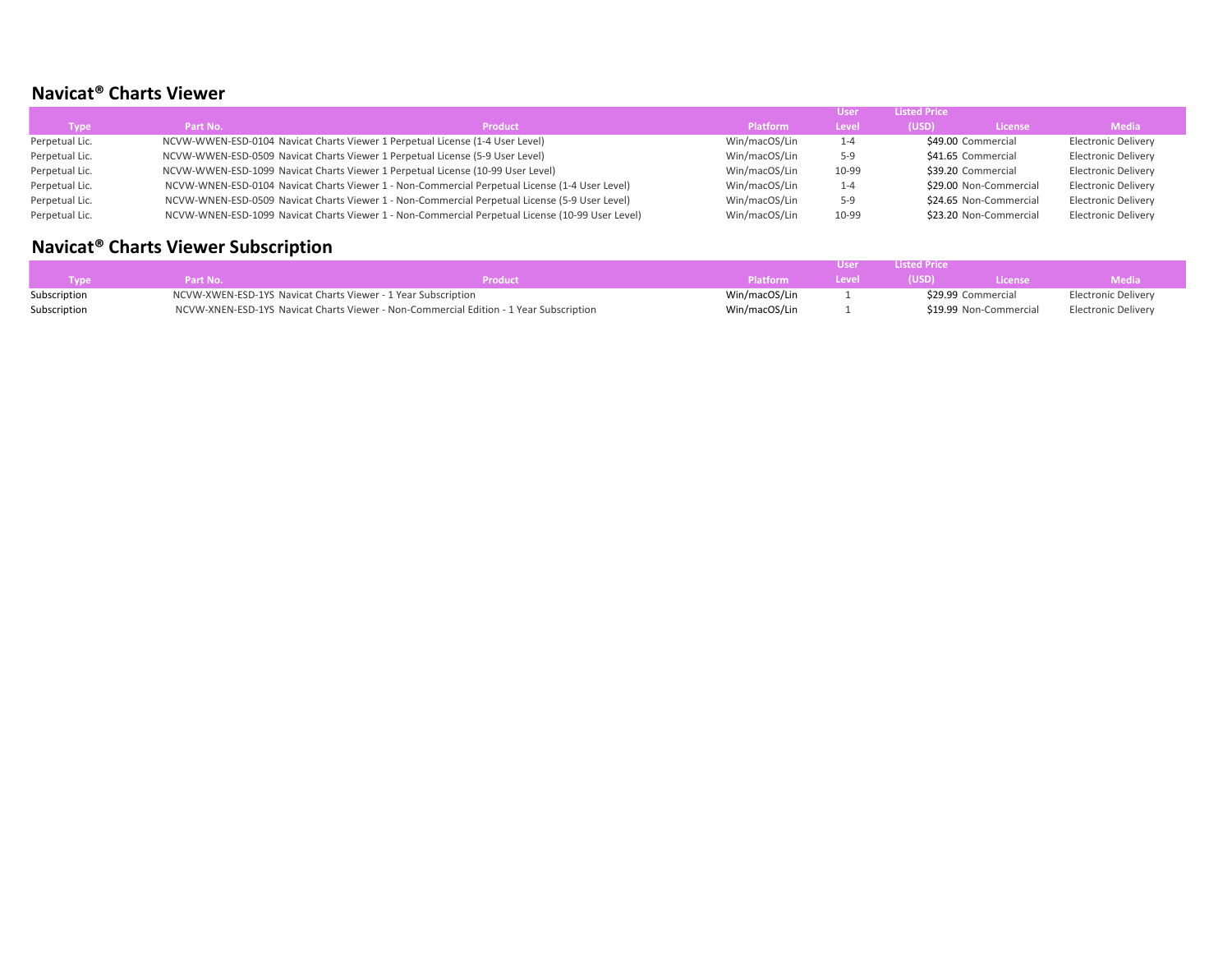#### **Navicat® Essentials**

|                |          |                                                                                              |                 | <b>User</b> | <b>Listed Price</b> |                    |                            |  |
|----------------|----------|----------------------------------------------------------------------------------------------|-----------------|-------------|---------------------|--------------------|----------------------------|--|
| <b>Type</b>    | Part No. | <b>Product</b>                                                                               | <b>Platform</b> | Level       | (USD)               | <b>License</b>     | <b>Media</b>               |  |
| Perpetual Lic. |          | NPRE-XBEN-ESD-0104 Navicat Premium Essentials 16 Perpetual License (1-4 User Level)          | Win/macOS/Lin   | $1 - 4$     | \$349.00 Commercial |                    | <b>Electronic Delivery</b> |  |
| Perpetual Lic. |          | NPRE-XBEN-ESD-0509 Navicat Premium Essentials 16 Perpetual License (5-9 User Level)          | Win/macOS/Lin   | $5-9$       | \$296.65 Commercial |                    | <b>Electronic Delivery</b> |  |
| Perpetual Lic. |          | NPRE-XBEN-ESD-1099 Navicat Premium Essentials 16 Perpetual License (10-99 User Level)        | Win/macOS/Lin   | 10-99       | \$279.20 Commercial |                    | Electronic Delivery        |  |
| Perpetual Lic. |          | NMYS-XBEN-ESD-0104 Navicat Essentials 16 for MySQL Perpetual License (1-4 User Level)        | Win/macOS/Lin   | $1 - 4$     |                     | \$79.00 Commercial | <b>Electronic Delivery</b> |  |
| Perpetual Lic. |          | NMYS-XBEN-ESD-0509 Navicat Essentials 16 for MySQL Perpetual License (5-9 User Level)        | Win/macOS/Lin   | $5-9$       |                     | \$67.15 Commercial | <b>Electronic Delivery</b> |  |
| Perpetual Lic. |          | NMYS-XBEN-ESD-1099 Navicat Essentials 16 for MySQL Perpetual License (10-99 User Level)      | Win/macOS/Lin   | 10-99       |                     | \$63.20 Commercial | <b>Electronic Delivery</b> |  |
| Perpetual Lic. |          | NMAR-XBEN-ESD-0104 Navicat Essentials 16 for MariaDB Perpetual License (1-4 User Level)      | Win/macOS/Lin   | $1 - 4$     |                     | \$69.00 Commercial | <b>Electronic Delivery</b> |  |
| Perpetual Lic. |          | NMAR-XBEN-ESD-0509 Navicat Essentials 16 for MariaDB Perpetual License (5-9 User Level)      | Win/macOS/Lin   | $5-9$       |                     | \$58.65 Commercial | <b>Electronic Delivery</b> |  |
| Perpetual Lic. |          | NMAR-XBEN-ESD-1099 Navicat Essentials 16 for MariaDB Perpetual License (10-99 User Level)    | Win/macOS/Lin   | 10-99       |                     | \$55.20 Commercial | <b>Electronic Delivery</b> |  |
| Perpetual Lic. |          | NMGO-XBEN-ESD-0104 Navicat Essentials 16 for MongoDB Perpetual License (1-4 User Level)      | Win/macOS/Lin   | $1 - 4$     |                     | \$79.00 Commercial | <b>Electronic Delivery</b> |  |
| Perpetual Lic. |          | NMGO-XBEN-ESD-0509 Navicat Essentials 16 for MongoDB Perpetual License (5-9 User Level)      | Win/macOS/Lin   | $5-9$       |                     | \$67.15 Commercial | <b>Electronic Delivery</b> |  |
| Perpetual Lic. |          | NMGO-XBEN-ESD-1099 Navicat Essentials 16 for MongoDB Perpetual License (10-99 User Level)    | Win/macOS/Lin   | 10-99       |                     | \$63.20 Commercial | <b>Electronic Delivery</b> |  |
| Perpetual Lic. |          | NMSS-XBEN-ESD-0104 Navicat Essentials 16 for SQL Server Perpetual License (1-4 User Level)   | Win/macOS/Lin   | $1 - 4$     | \$179.00 Commercial |                    | <b>Electronic Delivery</b> |  |
| Perpetual Lic. |          | NMSS-XBEN-ESD-0509 Navicat Essentials 16 for SQL Server Perpetual License (5-9 User Level)   | Win/macOS/Lin   | $5-9$       | \$152.15 Commercial |                    | Electronic Delivery        |  |
| Perpetual Lic. |          | NMSS-XBEN-ESD-1099 Navicat Essentials 16 for SQL Server Perpetual License (10-99 User Level) | Win/macOS/Lin   | 10-99       | \$143.20 Commercial |                    | <b>Electronic Delivery</b> |  |
| Perpetual Lic. |          | NSQL-XBEN-ESD-0104 Navicat Essentials 16 for SQLite Perpetual License (1-4 User Level)       | Win/macOS/Lin   | $1 - 4$     |                     | \$69.00 Commercial | <b>Electronic Delivery</b> |  |
| Perpetual Lic. |          | NSQL-XBEN-ESD-0509 Navicat Essentials 16 for SQLite Perpetual License (5-9 User Level)       | Win/macOS/Lin   | $5-9$       |                     | \$58.65 Commercial | <b>Electronic Delivery</b> |  |
| Perpetual Lic. |          | NSQL-XBEN-ESD-1099 Navicat Essentials 16 for SQLite Perpetual License (10-99 User Level)     | Win/macOS/Lin   | 10-99       |                     | \$55.20 Commercial | <b>Electronic Delivery</b> |  |
| Perpetual Lic. |          | NORA-XBEN-ESD-0104 Navicat Essentials 16 for Oracle Perpetual License (1-4 User Level)       | Win/macOS/Lin   | $1 - 4$     | \$179.00 Commercial |                    | <b>Electronic Delivery</b> |  |
| Perpetual Lic. |          | NORA-XBEN-ESD-0509 Navicat Essentials 16 for Oracle Perpetual License (5-9 User Level)       | Win/macOS/Lin   | $5-9$       | \$152.15 Commercial |                    | <b>Electronic Delivery</b> |  |
| Perpetual Lic. |          | NORA-XBEN-ESD-1099 Navicat Essentials 16 for Oracle Perpetual License (10-99 User Level)     | Win/macOS/Lin   | 10-99       | \$143.20 Commercial |                    | <b>Electronic Delivery</b> |  |
| Perpetual Lic. |          | NPOS-XBEN-ESD-0104 Navicat Essentials 16 for PostgreSQL Perpetual License (1-4 User Level)   | Win/macOS/Lin   | $1 - 4$     |                     | \$79.00 Commercial | <b>Electronic Delivery</b> |  |
| Perpetual Lic. |          | NPOS-XBEN-ESD-0509 Navicat Essentials 16 for PostgreSQL Perpetual License (5-9 User Level)   | Win/macOS/Lin   | $5-9$       |                     | \$67.15 Commercial | Electronic Delivery        |  |
| Perpetual Lic. |          | NPOS-XBEN-ESD-1099 Navicat Essentials 16 for PostgreSQL Perpetual License (10-99 User Level) | Win/macOS/Lin   | 10-99       |                     | \$63.20 Commercial | Electronic Delivery        |  |
|                |          |                                                                                              |                 |             |                     |                    |                            |  |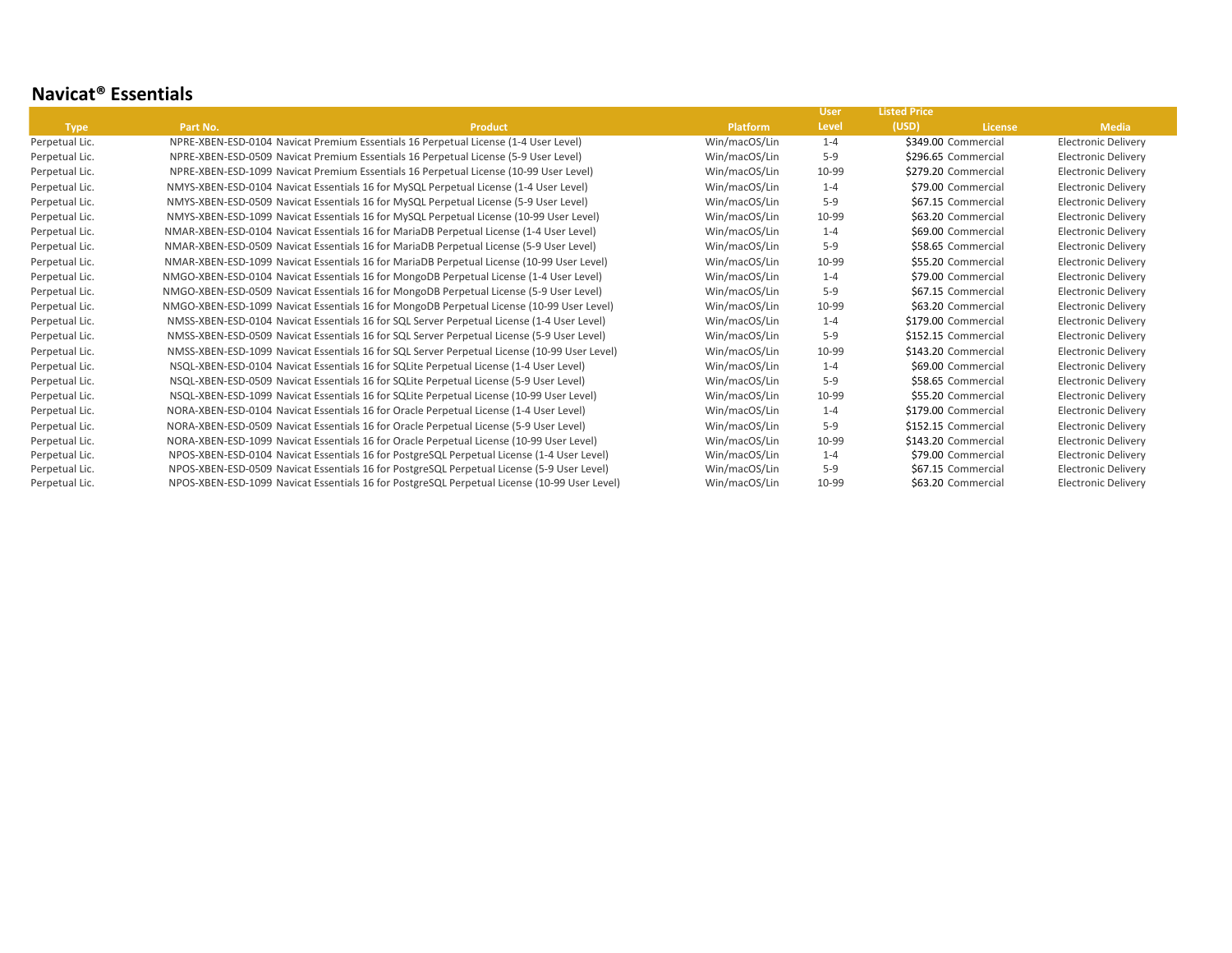# **Navicat® Upgrade License**

|                                                  |                                                                                                                                                                                      |                                | <b>Listed Price</b>    | <b>Upgrade</b>                                     |
|--------------------------------------------------|--------------------------------------------------------------------------------------------------------------------------------------------------------------------------------------|--------------------------------|------------------------|----------------------------------------------------|
| <b>Type</b>                                      | Part No.<br>Product                                                                                                                                                                  | Platform                       | (USD)                  | <b>Discounts</b><br><b>Media</b>                   |
| Version Upgrade                                  | NPRE-XEEN-UVER Navicat Premium 16 Upgrade License                                                                                                                                    | Win/macOS/Lin                  | \$699.50               | 15% Electronic Delivery                            |
| Version Upgrade                                  | NPRE-XNEN-UVER Navicat Premium 16 - Non-Commercial Edition Upgrade License                                                                                                           | Win/macOS/Lin                  | \$349.50               | 15% Electronic Delivery                            |
| Version Upgrade                                  | NMYS-XEEN-UVER Navicat 16 for MySQL - Enterprise Edition Upgrade License                                                                                                             | Win/macOS/Lin                  | \$174.50               | 15% Electronic Delivery                            |
| Version Upgrade                                  | NMYS-XSEN-UVER Navicat 16 for MySQL - Standard Edition Upgrade License                                                                                                               | Win/macOS/Lin                  | \$114.50               | 15% Electronic Delivery                            |
| Version Upgrade                                  | NMYS-XNEN-UVER Navicat 16 for MySQL - Non-Commercial Edition Upgrade License                                                                                                         | Win/macOS/Lin                  | \$69.50                | 15% Electronic Delivery                            |
| Version Upgrade                                  | NMAR-XEEN-UVER Navicat 16 for MariaDB - Enterprise Edition Upgrade License                                                                                                           | Win/macOS/Lin                  | \$114.50               | 15% Electronic Delivery                            |
| Version Upgrade                                  | NMAR-XSEN-UVER Navicat 16 for MariaDB - Standard Edition Upgrade License                                                                                                             | Win/macOS/Lin                  | \$89.50                | 15% Electronic Delivery                            |
| Version Upgrade                                  | NMAR-XNEN-UVER Navicat 16 for MariaDB - Non-Commercial Edition Upgrade License                                                                                                       | Win/macOS/Lin                  | \$59.50                | 15% Electronic Delivery                            |
| Version Upgrade                                  | NMSS-XEEN-UVER Navicat 16 for SQL Server - Enterprise Edition Upgrade License                                                                                                        | Win/macOS/Lin                  | \$399.50               | 15% Electronic Delivery                            |
| Version Upgrade                                  | NMSS-XSEN-UVER Navicat 16 for SQL Server - Standard Edition Upgrade License                                                                                                          | Win/macOS/Lin                  | \$324.50               | 15% Electronic Delivery                            |
| Version Upgrade                                  | NMSS-XNEN-UVER Navicat 16 for SQL Server - Non-Commercial Edition Upgrade License                                                                                                    | Win/macOS/Lin                  | \$174.50               | 15% Electronic Delivery                            |
| Version Upgrade                                  | NORA-XEEN-UVER Navicat 16 for Oracle - Enterprise Edition Upgrade License                                                                                                            | Win/macOS/Lin                  | \$399.50               | 15% Electronic Delivery                            |
| Version Upgrade                                  | NORA-XSEN-UVER Navicat 16 for Oracle - Standard Edition Upgrade License                                                                                                              | Win/macOS/Lin                  | \$324.50               | 15% Electronic Delivery                            |
| Version Upgrade                                  | NORA-XNEN-UVER Navicat 16 for Oracle - Non-Commercial Edition Upgrade License<br>NPOS-XEEN-UVER Navicat 16 for PostgreSQL - Enterprise Edition Upgrade License                       | Win/macOS/Lin                  | \$174.50<br>\$174.50   | 15% Electronic Delivery                            |
| Version Upgrade<br>Version Upgrade               | NPOS-XSEN-UVER Navicat 16 for PostgreSQL - Standard Edition Upgrade License                                                                                                          | Win/macOS/Lin<br>Win/macOS/Lin | \$114.50               | 15% Electronic Delivery<br>15% Electronic Delivery |
| Version Upgrade                                  | NPOS-XNEN-UVER Navicat 16 for PostgreSQL - Non-Commercial Edition Upgrade License                                                                                                    | Win/macOS/Lin                  | \$69.50                | 15% Electronic Delivery                            |
|                                                  | NSQL-XEEN-UVER Navicat 16 for SQLite - Enterprise Edition Upgrade License                                                                                                            | Win/macOS/Lin                  | \$114.50               | 15% Electronic Delivery                            |
| Version Upgrade<br>Version Upgrade               | NSQL-XSEN-UVER Navicat 16 for SQLite - Standard Edition Upgrade License                                                                                                              | Win/macOS/Lin                  | \$89.50                | 15% Electronic Delivery                            |
| Version Upgrade                                  | NSQL-XNEN-UVER Navicat 16 for SQLite - Non-Commercial Edition Upgrade License                                                                                                        | Win/macOS/Lin                  | \$59.50                | 15% Electronic Delivery                            |
| Version Upgrade                                  | NMGO-XEEN-UVER Navicat 16 for MongoDB - Enterprise Edition Upgrade License                                                                                                           | Win/macOS/Lin                  | \$174.50               | 15% Electronic Delivery                            |
| Version Upgrade                                  | NMGO-XNEN-UVER Navicat 16 for MongoDB - Non-Commercial Edition Upgrade License                                                                                                       | Win/macOS/Lin                  | \$69.50                | 15% Electronic Delivery                            |
| Version Upgrade                                  | NMOD-XEEN-UVER Navicat Data Modeler 3 Upgrade License                                                                                                                                | Win/macOS/Lin                  | \$229.50               | 15% Electronic Delivery                            |
| Version Upgrade                                  | NMOD-XNEN-UVER Navicat Data Modeler 3 - Non-Commercial Edition Upgrade License                                                                                                       | Win/macOS/Lin                  | \$124.50               | 15% Electronic Delivery                            |
| Version Upgrade                                  | NPRE-XBEN-UVER Navicat Premium Essentials 16 Upgrade License                                                                                                                         | Win/macOS/Lin                  | \$174.50               | 15% Electronic Delivery                            |
| Version Upgrade                                  | NMYS-XBEN-UVER Navicat Essentials 16 for MySQL Upgrade License                                                                                                                       | Win/macOS/Lin                  | \$39.50                | 15% Electronic Delivery                            |
| Version Upgrade                                  | NMAR-XBEN-UVER Navicat Essentials 16 for MariaDB Upgrade License                                                                                                                     | Win/macOS/Lin                  | \$34.50                | 15% Electronic Delivery                            |
| Version Upgrade                                  | NMSS-XBEN-UVER Navicat Essentials 16 for SQL Server Upgrade License                                                                                                                  | Win/macOS/Lin                  | \$89.50                | 15% Electronic Delivery                            |
| Version Upgrade                                  | NSQL-XBEN-UVER Navicat Essentials 16 for SQLite Upgrade License                                                                                                                      | Win/macOS/Lin                  | \$34.50                | 15% Electronic Delivery                            |
| Version Upgrade                                  | NORA-XBEN-UVER Navicat Essentials 16 for Oracle Upgrade License                                                                                                                      | Win/macOS/Lin                  | \$89.50                | 15% Electronic Delivery                            |
| Version Upgrade                                  | NPOS-XBEN-UVER Navicat Essentials 16 for PostgreSQL Upgrade License                                                                                                                  | Win/macOS/Lin                  | \$39.50                | 15% Electronic Delivery                            |
| Version Upgrade                                  | NMGO-XBEN-UVER Navicat Essentials 16 for MongoDB Upgrade License                                                                                                                     | Win/macOS/Lin                  | \$39.50                | 15% Electronic Delivery                            |
| <b>Outdated Edition Upgrade</b>                  | NMYS-XEEN-UPRE-O Navicat Premium Upgrade License from outdated Navicat for MySQL Enterprise                                                                                          | Win/macOS/Lin                  | \$1,224.50             | 15% Electronic Delivery                            |
| <b>Outdated Edition Upgrade</b>                  | NMYS-XSEN-UPRE-O Navicat Premium Upgrade License from outdated Navicat for MySQL Standard                                                                                            | Win/macOS/Lin                  | \$1,284.50             | 15% Electronic Delivery                            |
| <b>Outdated Edition Upgrade</b>                  | NMYS-XNEN-UPRE-O Navicat Premium Non-Comm Upgrade License from outdated Navicat for MySQL Non-Commercial                                                                             | Win/macOS/Lin                  | \$629.50               | 15% Electronic Delivery                            |
| <b>Outdated Edition Upgrade</b>                  | NMAR-XEEN-UPRE-O Navicat Premium Upgrade License from outdated Navicat for MariaDB Enterprise                                                                                        | Win/macOS/Lin                  | \$1,284.50             | 15% Electronic Delivery                            |
| <b>Outdated Edition Upgrade</b>                  | NMAR-XSEN-UPRE-O Navicat Premium Upgrade License from outdated Navicat for MariaDB Standard                                                                                          | Win/macOS/Lin                  | \$1,309.50             | 15% Electronic Delivery                            |
| <b>Outdated Edition Upgrade</b>                  | NMAR-XNEN-UPRE-O Navicat Premium Non-Comm Upgrade License from outdated Navicat for MariaDB Non-Commercial                                                                           | Win/macOS/Lin                  | \$639.50               | 15% Electronic Delivery                            |
| <b>Outdated Edition Upgrade</b>                  | NMSS-XEEN-UPRE-O Navicat Premium Upgrade License from outdated Navicat for SQL Server Enterprise                                                                                     | Win/macOS/Lin                  | \$999.50               | 15% Electronic Delivery                            |
| <b>Outdated Edition Upgrade</b>                  | NMSS-XSEN-UPRE-O Navicat Premium Upgrade License from outdated Navicat for SQL Server Standard                                                                                       | Win/macOS/Lin                  | \$1,074.50             | 15% Electronic Delivery                            |
| <b>Outdated Edition Upgrade</b>                  | NMSS-XNEN-UPRE-O Navicat Premium Non-Comm Upgrade License from outdated Navicat for SQL Server Non-Commercial                                                                        | Win/macOS/Lin                  | \$524.50               | 15% Electronic Delivery                            |
| <b>Outdated Edition Upgrade</b>                  | NORA-XEEN-UPRE-O Navicat Premium Upgrade License from outdated Navicat for Oracle Enterprise                                                                                         | Win/macOS/Lin                  | \$999.50               | 15% Electronic Delivery                            |
| <b>Outdated Edition Upgrade</b>                  | NORA-XSEN-UPRE-O Navicat Premium Upgrade License from outdated Navicat for Oracle Standard                                                                                           | Win/macOS/Lin                  | \$1,074.50             | 15% Electronic Delivery                            |
| <b>Outdated Edition Upgrade</b>                  | NORA-XNEN-UPRE-O Navicat Premium Non-comm Upgrade License from outdated Navicat for Oracle Non-Commercial                                                                            | Win/macOS/Lin                  | \$524.50               | 15% Electronic Delivery                            |
| <b>Outdated Edition Upgrade</b>                  | NPOS-XEEN-UPRE-O Navicat Premium Upgrade License from outdated Navicat for PostgreSQL Enterprise                                                                                     | Win/macOS/Lin                  | \$1,224.50             | 15% Electronic Delivery                            |
| <b>Outdated Edition Upgrade</b>                  | NPOS-XSEN-UPRE-O Navicat Premium Upgrade License from outdated Navicat for PostgreSQL Standard                                                                                       | Win/macOS/Lin                  | \$1,284.50             | 15% Electronic Delivery                            |
| <b>Outdated Edition Upgrade</b>                  | NPOS-XNEN-UPRE-O Navicat Premium Non-Comm Upgrade License from outdated Navicat for PostgreSQL Non-Commercial                                                                        | Win/macOS/Lin                  | \$629.50               | 15% Electronic Delivery                            |
| <b>Outdated Edition Upgrade</b>                  | NSQL-XEEN-UPRE-O Navicat Premium Upgrade License from outdated Navicat for SQLite Enterprise                                                                                         | Win/macOS/Lin                  | \$1,284.50             | 15% Electronic Delivery                            |
| <b>Outdated Edition Upgrade</b>                  | NSQL-XSEN-UPRE-O Navicat Premium Upgrade License from outdated Navicat for SQLite Standard                                                                                           | Win/macOS/Lin                  | \$1,309.50             | 15% Electronic Delivery                            |
| <b>Outdated Edition Upgrade</b>                  | NSQL-XNEN-UPRE-O Navicat Premium Non-Comm Upgrade License from outdated Navicat for SQLite Non-Commercial                                                                            | Win/macOS/Lin                  | \$639.50               | 15% Electronic Delivery                            |
| <b>Outdated Edition Upgrade</b>                  | NMGO-XEEN-UPRE-O Navicat Premium Upgrade License from outdated Navicat for MongoDB Enterprise                                                                                        | Win/macOS/Lin                  | \$1,224.50             | 15% Electronic Delivery                            |
| <b>Outdated Edition Upgrade</b>                  | NMGO-XNEN-UPRE-O Navicat Premium Non-Comm Upgrade License from outdated Navicat for MongoDB Non-Commercial                                                                           | Win/macOS/Lin                  | \$629.50               | 15% Electronic Delivery                            |
| <b>Edition Upgrade</b>                           | NMYS-XEEN-UPRE Navicat Premium Upgrade License from Navicat for MySQL Enterprise                                                                                                     | Win/macOS/Lin                  | \$1,050.00             | 15% Electronic Delivery                            |
| <b>Edition Upgrade</b>                           | NMYS-XSEN-UPRE Navicat Premium Upgrade License from Navicat for MySQL Standard                                                                                                       | Win/macOS/Lin                  | \$1,170.00             | 15% Electronic Delivery                            |
| <b>Edition Upgrade</b>                           | NMYS-XNEN-UPRE Navicat Premium Non-Comm Upgrade License from Navicat for MySQL Non-Commercial                                                                                        | Win/macOS/Lin                  | \$560.00               | 15% Electronic Delivery                            |
| <b>Edition Upgrade</b>                           | NMAR-XEEN-UPRE Navicat Premium Upgrade License from Navicat for MariaDB Enterprise                                                                                                   | Win/macOS/Lin                  | \$1,170.00             | 15% Electronic Delivery                            |
| <b>Edition Upgrade</b>                           | NMAR-XSEN-UPRE Navicat Premium Upgrade License from Navicat for MariaDB Standard                                                                                                     | Win/macOS/Lin                  | \$1,220.00             | 15% Electronic Delivery                            |
| <b>Edition Upgrade</b>                           | NMAR-XNEN-UPRE Navicat Premium Non-Comm Upgrade License from Navicat for MariaDB Non-Commercial                                                                                      | Win/macOS/Lin                  | \$580.00               | 15% Electronic Delivery                            |
| <b>Edition Upgrade</b>                           | NMSS-XEEN-UPRE Navicat Premium Upgrade License from Navicat for SQL Server Enterprise                                                                                                | Win/macOS/Lin                  | \$600.00               | 15% Electronic Delivery                            |
| <b>Edition Upgrade</b>                           | NMSS-XSEN-UPRE Navicat Premium Upgrade License from Navicat for SQL Server Standard                                                                                                  | Win/macOS/Lin                  | \$750.00               | 15% Electronic Delivery                            |
| <b>Edition Upgrade</b>                           | NMSS-XNEN-UPRE Navicat Premium Non-Comm Upgrade License from Navicat for SQL Server Non-Commercial                                                                                   | Win/macOS/Lin                  | \$350.00               | 15% Electronic Delivery                            |
| <b>Edition Upgrade</b>                           | NORA-XEEN-UPRE Navicat Premium Upgrade License from Navicat for Oracle Enterprise                                                                                                    | Win/macOS/Lin                  | \$600.00               | 15% Electronic Delivery                            |
| <b>Edition Upgrade</b>                           | NORA-XSEN-UPRE Navicat Premium Upgrade License from Navicat for Oracle Standard                                                                                                      | Win/macOS/Lin                  | \$750.00               | 15% Electronic Delivery                            |
| <b>Edition Upgrade</b>                           | NORA-XNEN-UPRE Navicat Premium Non-Comm Upgrade License from Navicat for Oracle Non-Commercial                                                                                       | Win/macOS/Lin                  | \$350.00               | 15% Electronic Delivery                            |
| <b>Edition Upgrade</b>                           | NPOS-XEEN-UPRE Navicat Premium Upgrade License from Navicat for PostgreSQL Enterprise                                                                                                | Win/macOS/Lin                  | \$1,050.00             | 15% Electronic Delivery                            |
| <b>Edition Upgrade</b>                           | NPOS-XSEN-UPRE Navicat Premium Upgrade License from Navicat for PostgreSQL Standard                                                                                                  | Win/macOS/Lin                  | \$1,170.00             | 15% Electronic Delivery                            |
| <b>Edition Upgrade</b>                           | NPOS-XNEN-UPRE Navicat Premium Non-Comm Upgrade License from Navicat for PostgreSQL Non-Commercial                                                                                   | Win/macOS/Lin                  | \$560.00               | 15% Electronic Delivery                            |
| <b>Edition Upgrade</b>                           | NSQL-XEEN-UPRE Navicat Premium Upgrade License from Navicat for SQLite Enterprise                                                                                                    | Win/macOS/Lin                  | \$1,170.00             | 15% Electronic Delivery                            |
| <b>Edition Upgrade</b>                           | NSQL-XSEN-UPRE Navicat Premium Upgrade License from Navicat for SQLite Standard                                                                                                      | Win/macOS/Lin                  | \$1,220.00             | 15% Electronic Delivery                            |
| <b>Edition Upgrade</b><br><b>Edition Upgrade</b> | NSQL-XNEN-UPRE Navicat Premium Non-Comm Upgrade License from Navicat for SQLite Non-Commercial<br>NMGO-XEEN-UPRE Navicat Premium Upgrade License from Navicat for MongoDB Enterprise | Win/macOS/Lin<br>Win/macOS/Lin | \$580.00<br>\$1,050.00 | 15% Electronic Delivery<br>15% Electronic Delivery |
| <b>Edition Upgrade</b>                           | NMGO-XNEN-UPRE Navicat Premium Non-Comm Upgrade License from Navicat for MongoDB Non-Commercial                                                                                      | Win/macOS/Lin                  | \$560.00               | 15% Electronic Delivery                            |
|                                                  |                                                                                                                                                                                      |                                |                        |                                                    |